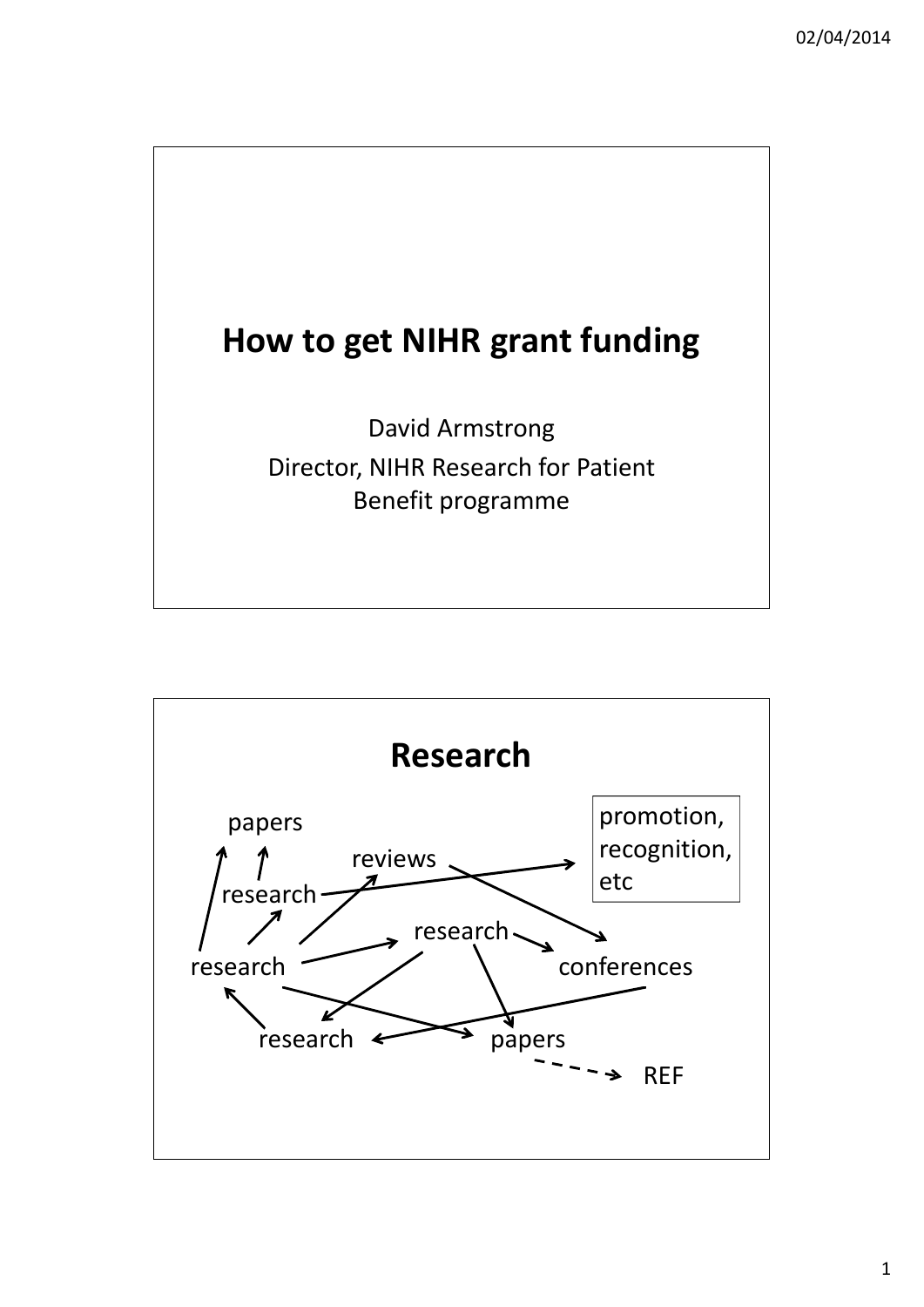



- Clinicians
- Patients
- Commissioners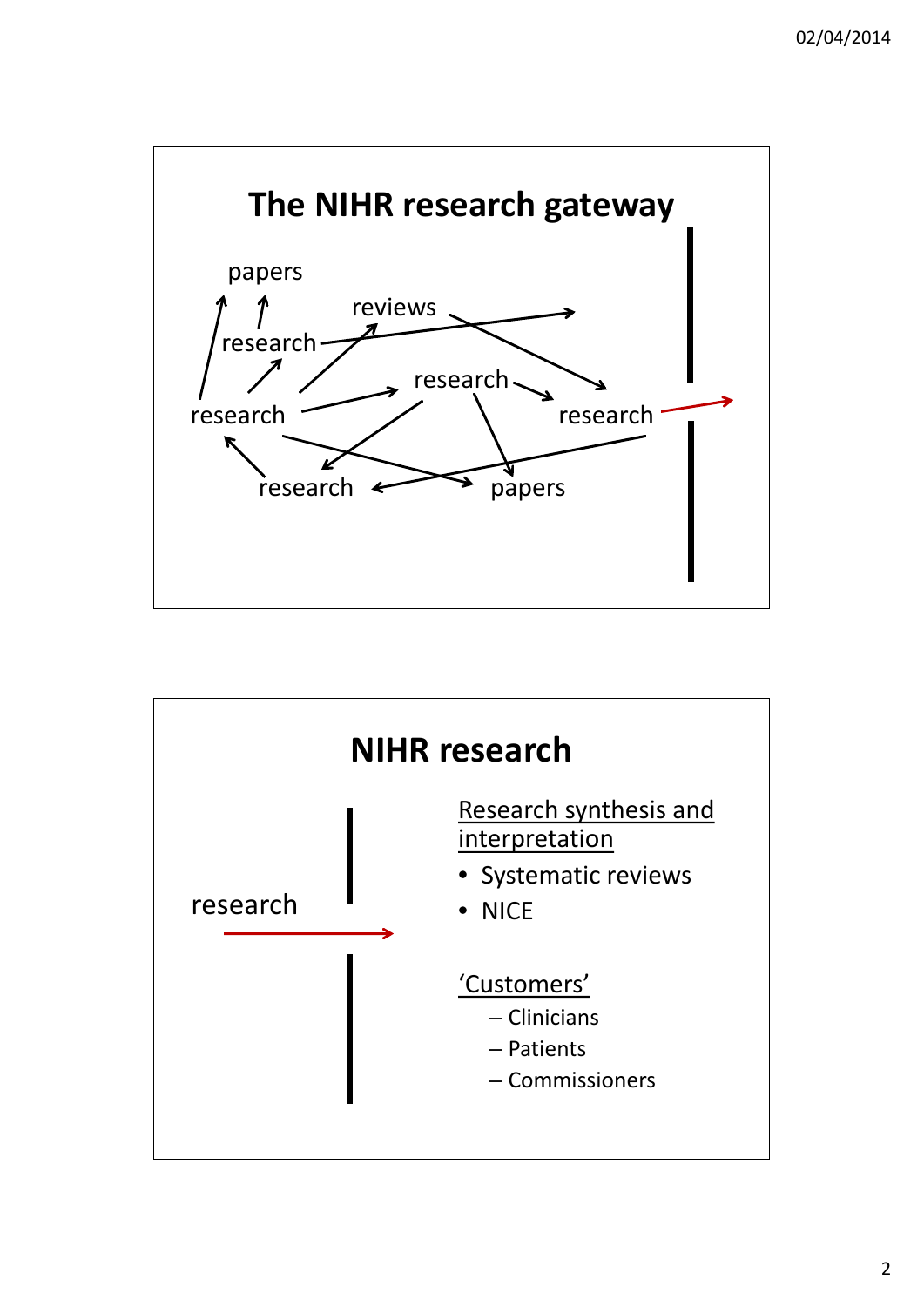

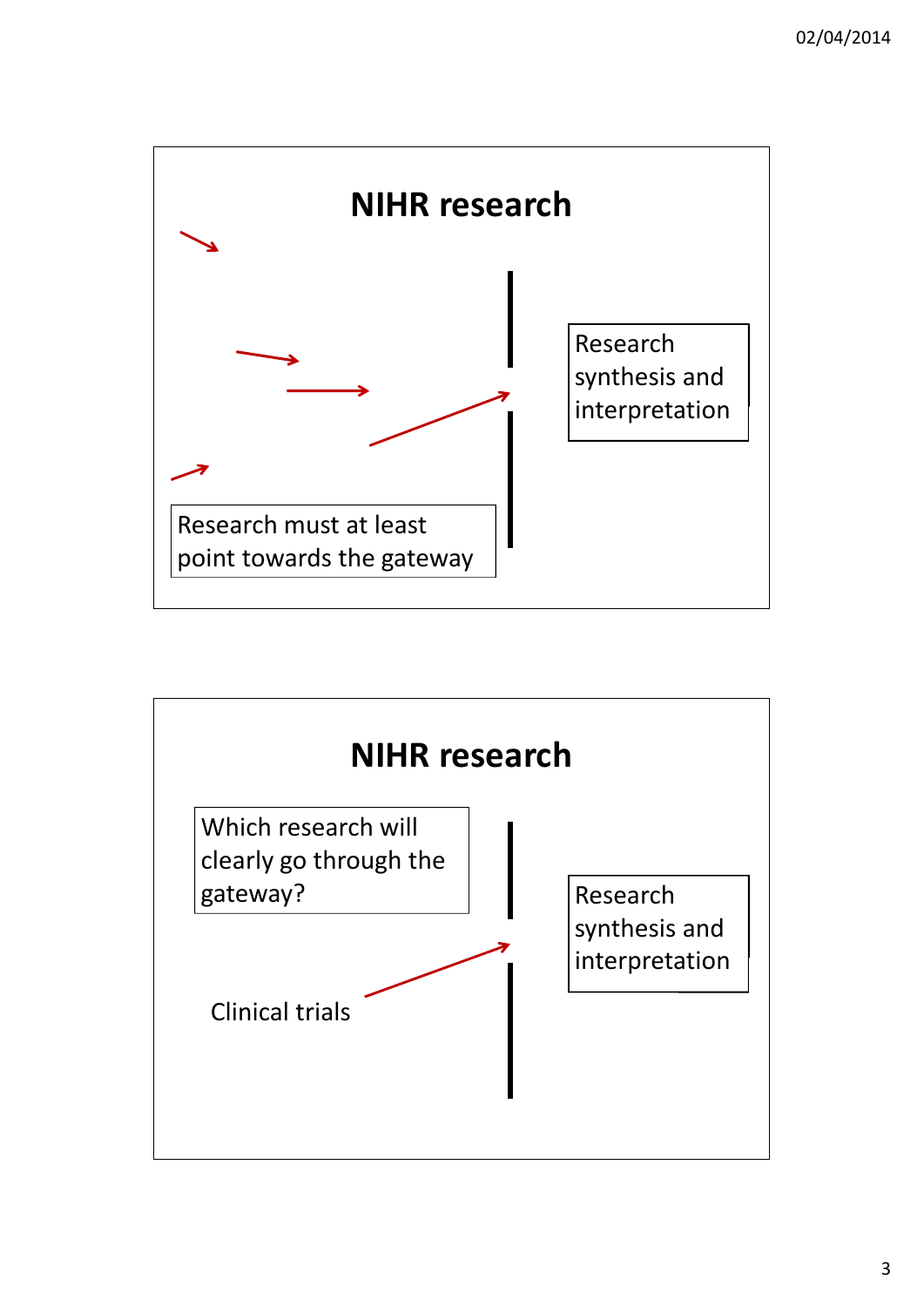# **NIHR clinical trials**

- NIHR is the major public funder of clinical trials
- Trials provide best unbiased estimate of the effectiveness of any intervention
- These results can be fed into a systematic review/metaanalysis
- Systematic reviews form the basis of NICE guidance
- NICE guidance can influence patients, clinicians and commissioners

# **Which trials won't go through the gateway?**

- 1. The wrong question?
- 2. The wrong choice of primary endpoint?
- 

3. The wrong numbers?

#### 4. Trial is not feasible?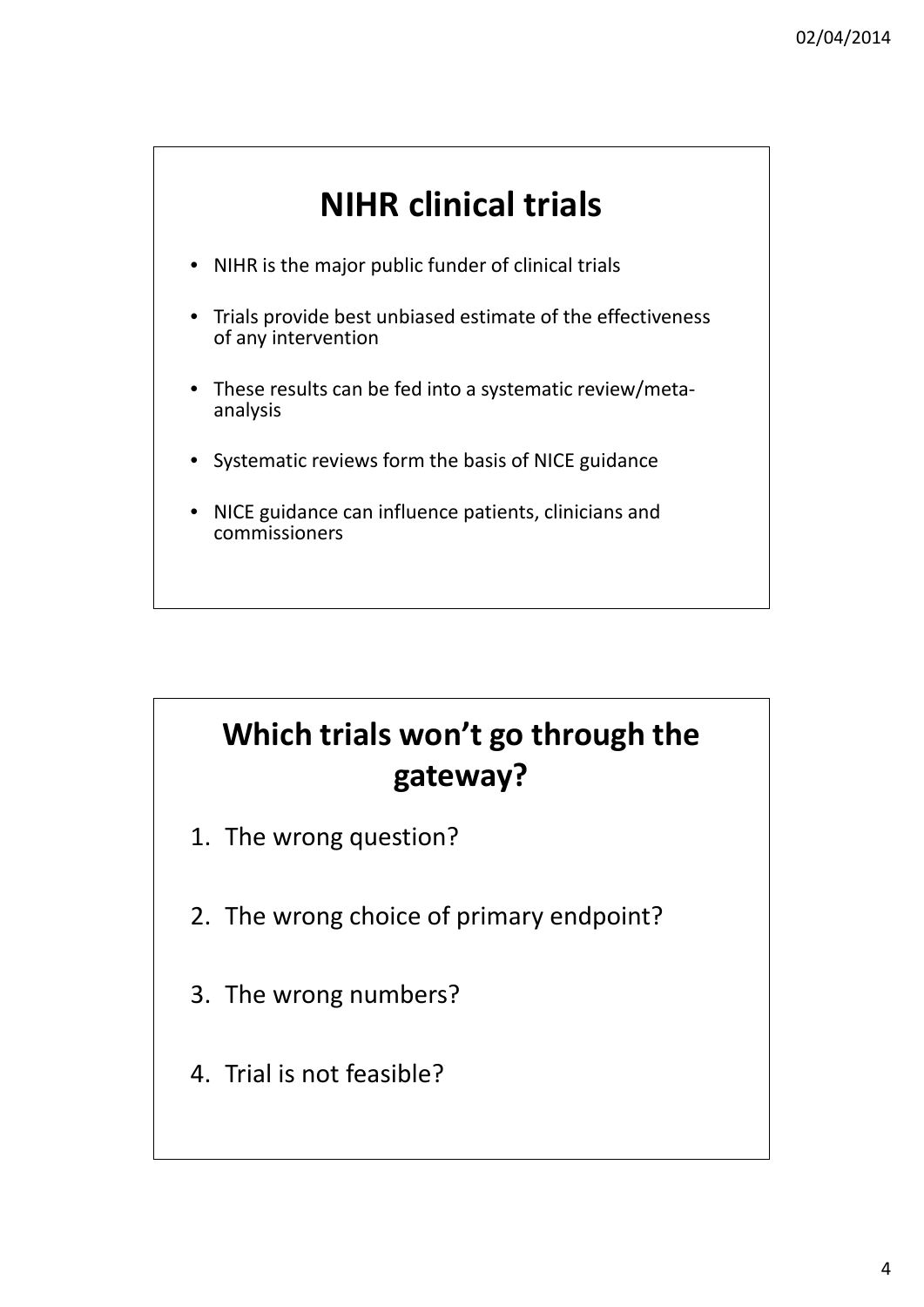## **Trial design: Avoiding the wrong question?**

- Current clinical uncertainty?
- New intervention ('window of opportunity')?
- Not covered in systematic review (or clinical trials gateway)?



• NIHR trials need to compare intervention with

commonly used existing treatments (TAU - 'treatment as usual')

• Need to justify/explain reason for choice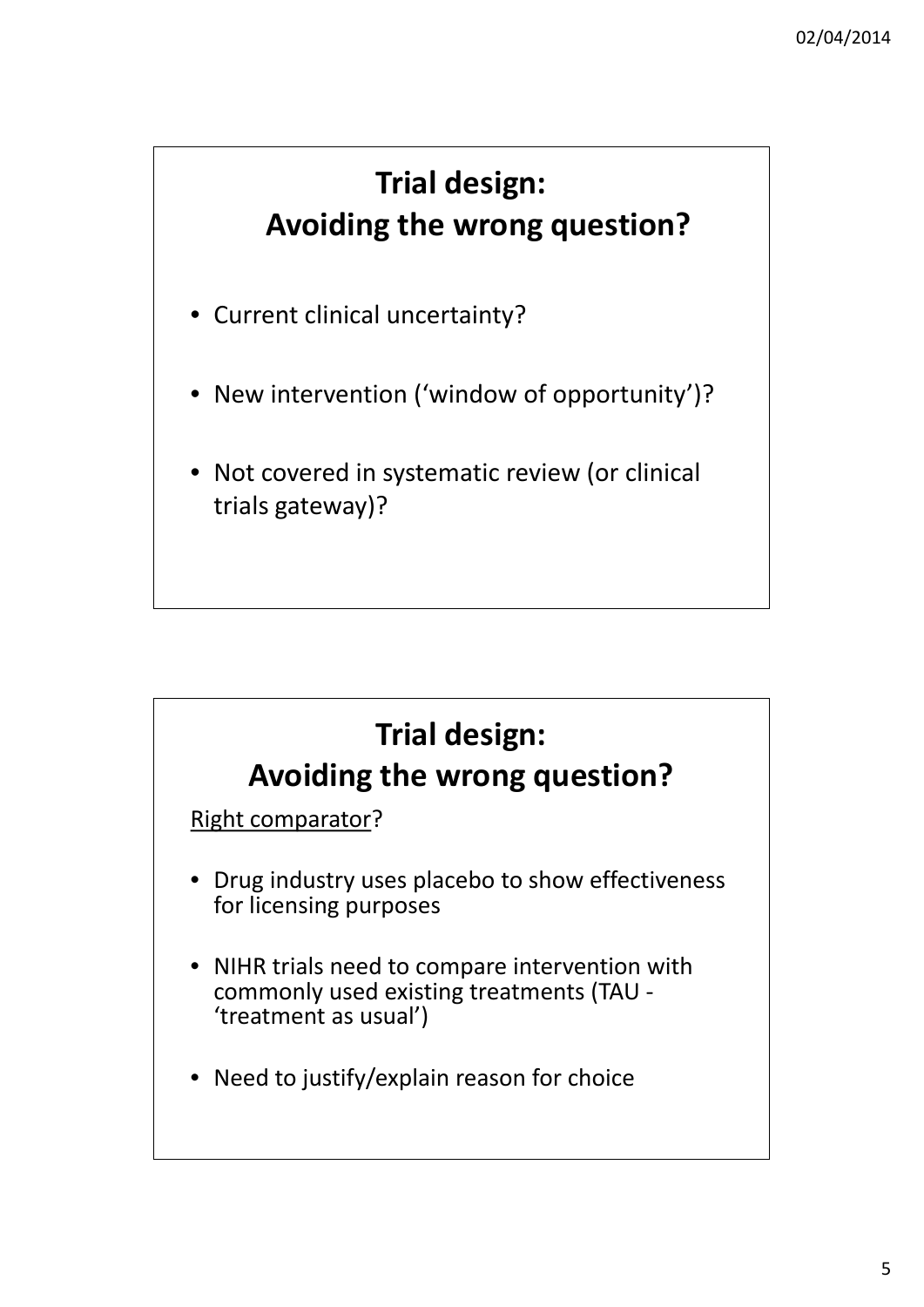- How effective is this therapy in terms of …?
- Best is patient/clinically relevant endpoint: mortality, pain, quality of life, ADLs, etc
- Less helpful are 'surrogate' endpoints such as cardiac ejection fraction, FEV, CD4 count, etc unless clear 'translation':
	- $\triangleright$  less smoking less COPD lower mortality
	- $\triangleright$  lower BP fewer strokes

## **Trial design: Choosing the right primary endpoint**

- Surrogate endpoints sometimes justified: Eg cardiac ejection fraction in new treatment for heart failure
- Phase II trial: is treatment effective for surrogate endpoint?
- Then Phase III trial with clinical/patient relevant

#### endpoints

• Will NIHR fund Phase II trials? Sometimes: seen as risky – needs a good case making

#### **Trial design: Choosing the right primary endpoint**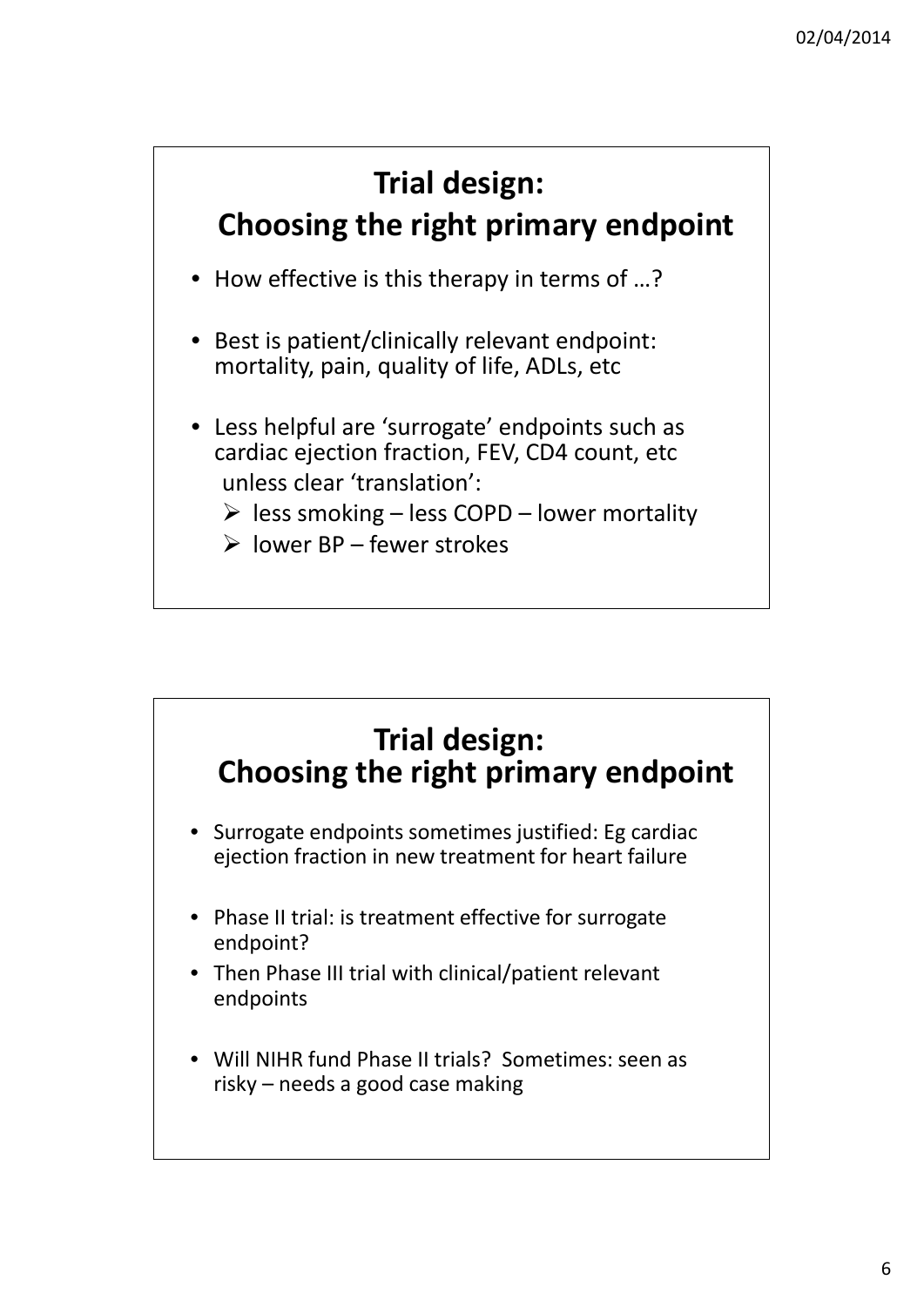#### **Trial design: Are the numbers right?**

- All trials must have a power calculation
- How many patients are needed to show that if, say, intervention provides a 20% improvement over control arm, that improvement will be identified
- So need to pre-specify 'effect size'

## **Trial design: Powering and effect size**

Choosing an effect size for a trial:

- The smaller the effect size the bigger (and more expensive) the trial
- Choosing too big an effect size may miss an important clinical effect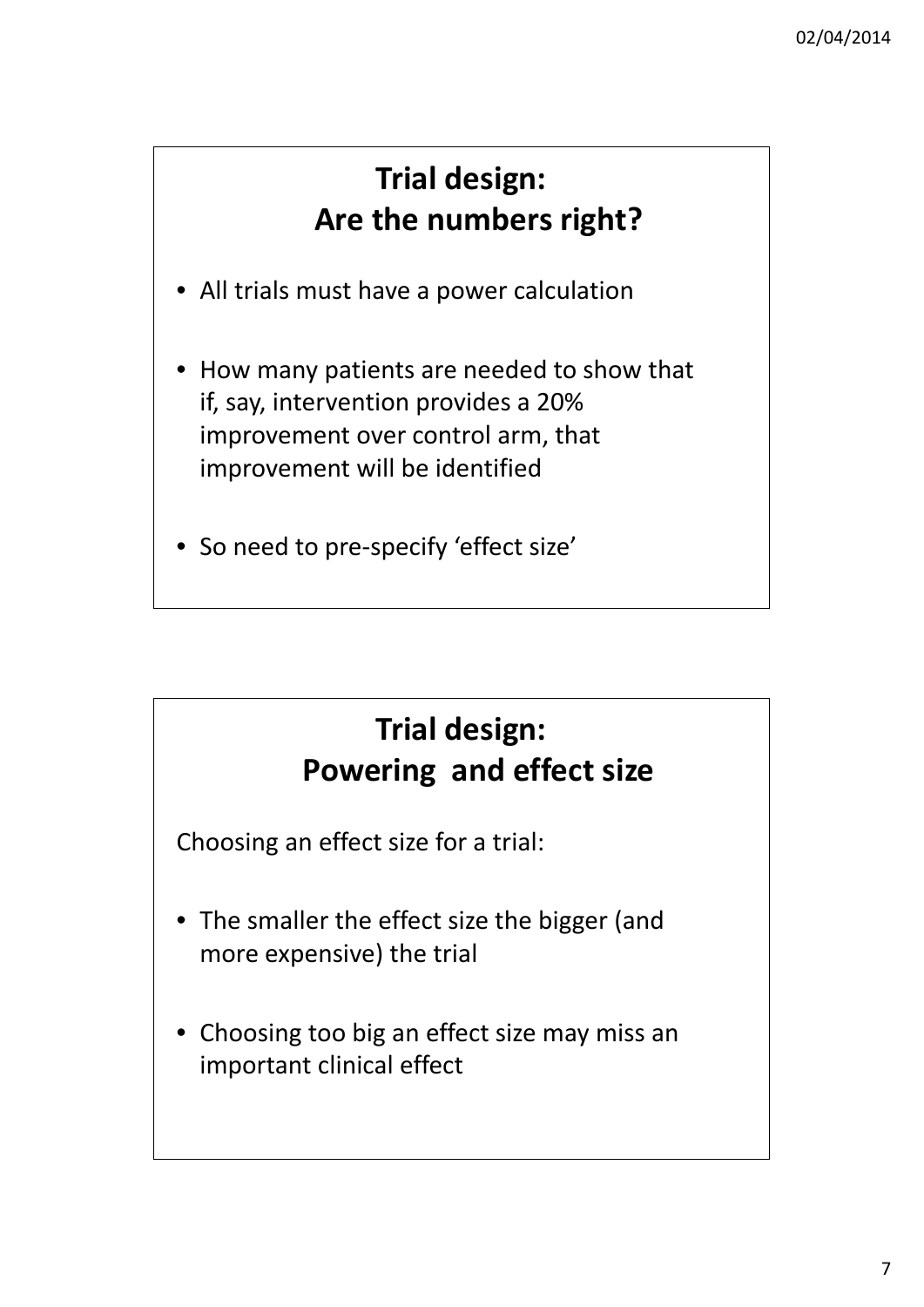

Cochrane database:

228,220 trials, 85,000 trial syntheses

- First published and small trials tend to report bigger effect sizes
- 9% reported large effect sizes (OR>5) but for non-fatal outcomes; only one intervention for mortality (extracorporeal oxygenation for severe respiratory failure in newborns)

JAMA, October 24/31, 2012

|                        |                   | Powering and effect size |                                                       |
|------------------------|-------------------|--------------------------|-------------------------------------------------------|
|                        |                   |                          | Meta-analysis of primary prevention trials of statins |
| <b>Outcome</b>         | <b>No. trials</b> | No.<br>participants      | <b>No. Needed to Treat</b><br>for 5y (95% Cls)        |
| All cause<br>mortality | 13                | 24,408                   | 138 (92-321)                                          |

| <b>Total CHD</b><br>events | 14 | 24, 217 | 88 (72-119)      |
|----------------------------|----|---------|------------------|
| Total stroke<br>events     | 10 | 20,302  | 155 (106-309)    |
|                            |    |         | <b>JAMA 2013</b> |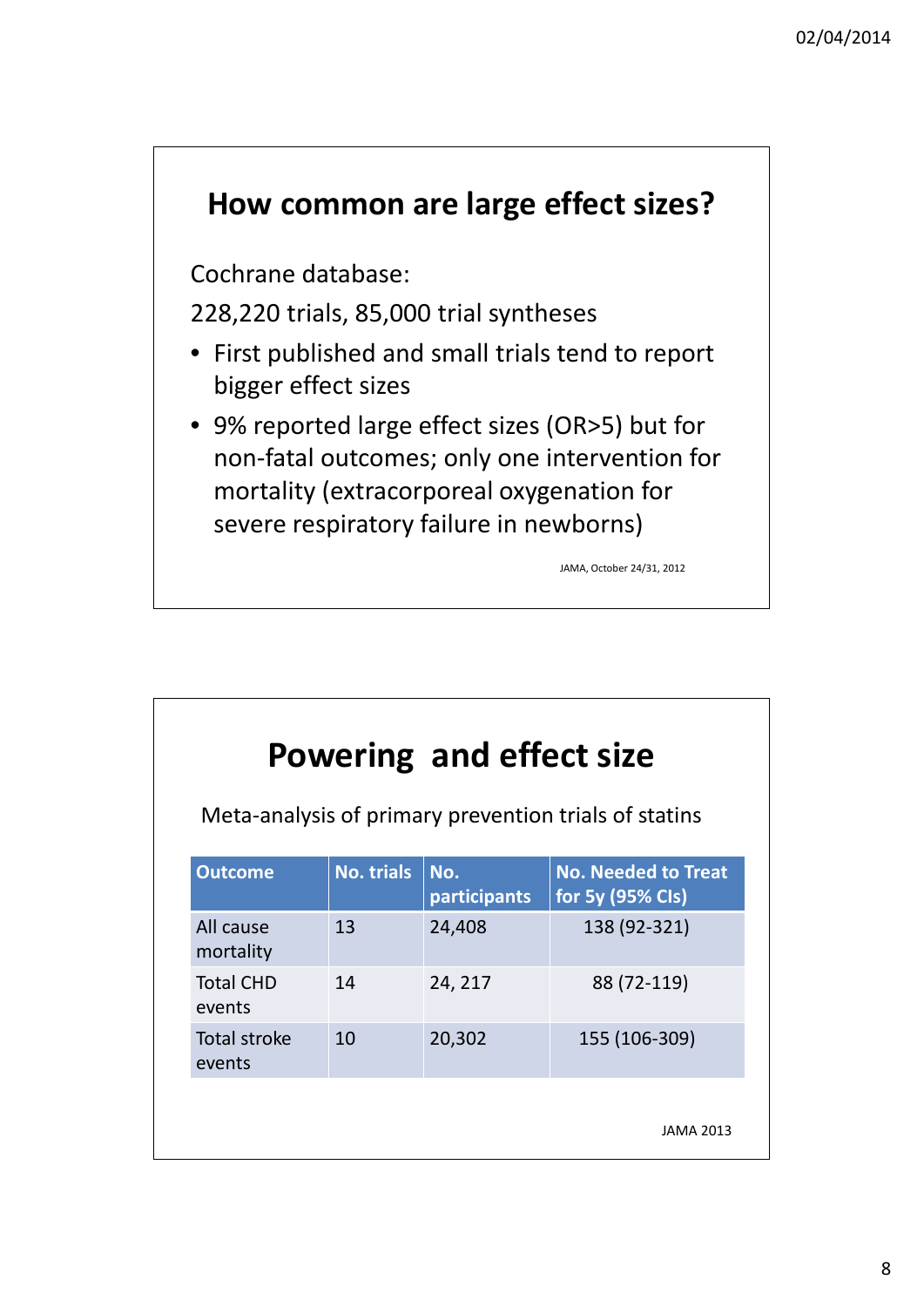# **Powering and effect size**

| 138 (92-321)<br>24,408<br>88 (72-119)<br>24, 217<br>155 (106-309)<br>20,302 | <b>Outcome</b>                | <b>No. trials</b> | No.<br>participants | <b>No. Needed to Treat</b><br>for 5y (95% CIs) |
|-----------------------------------------------------------------------------|-------------------------------|-------------------|---------------------|------------------------------------------------|
|                                                                             | All cause<br>mortality        | 13                |                     |                                                |
|                                                                             | <b>Total CHD</b><br>events    | 14                |                     |                                                |
|                                                                             | <b>Total stroke</b><br>events | 10                |                     |                                                |
|                                                                             |                               |                   |                     |                                                |

Meta-analysis of primary prevention trials of statins



be missed) be clinically relevant?

• So is the trial the right size?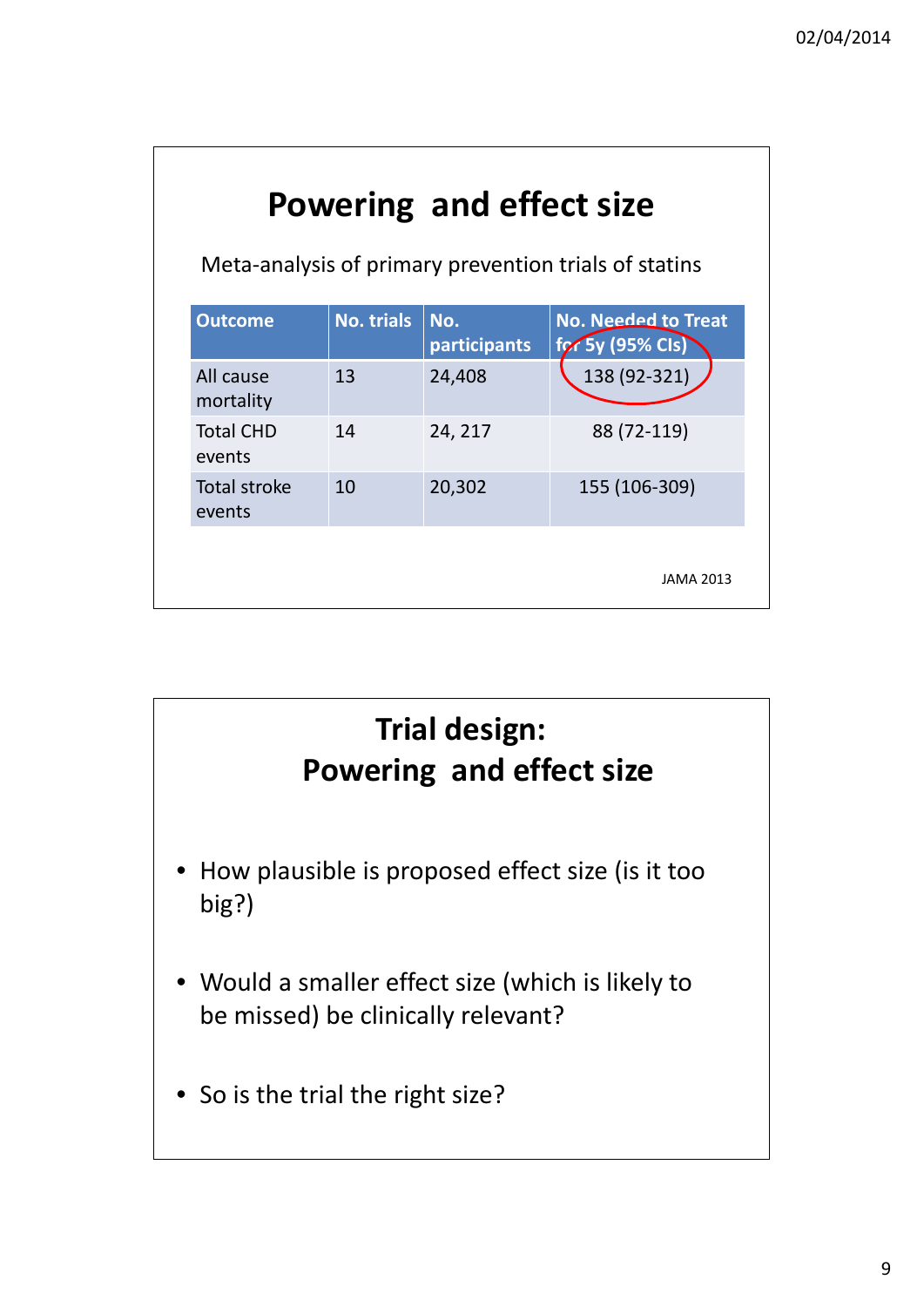- In particular, will it recruit and retain sufficient patients?
- (most common reason for trials failing or needing additional time/money is recruitment)
- NIHR may be willing to fund a feasibility study

#### **Trial design: Is the trial feasible?**

# **'Proof of concept' studies?**

- Mostly too upstream for NIHR
- Though might be funded as part of bigger project
- Needs to have clear trajectory into likely patient

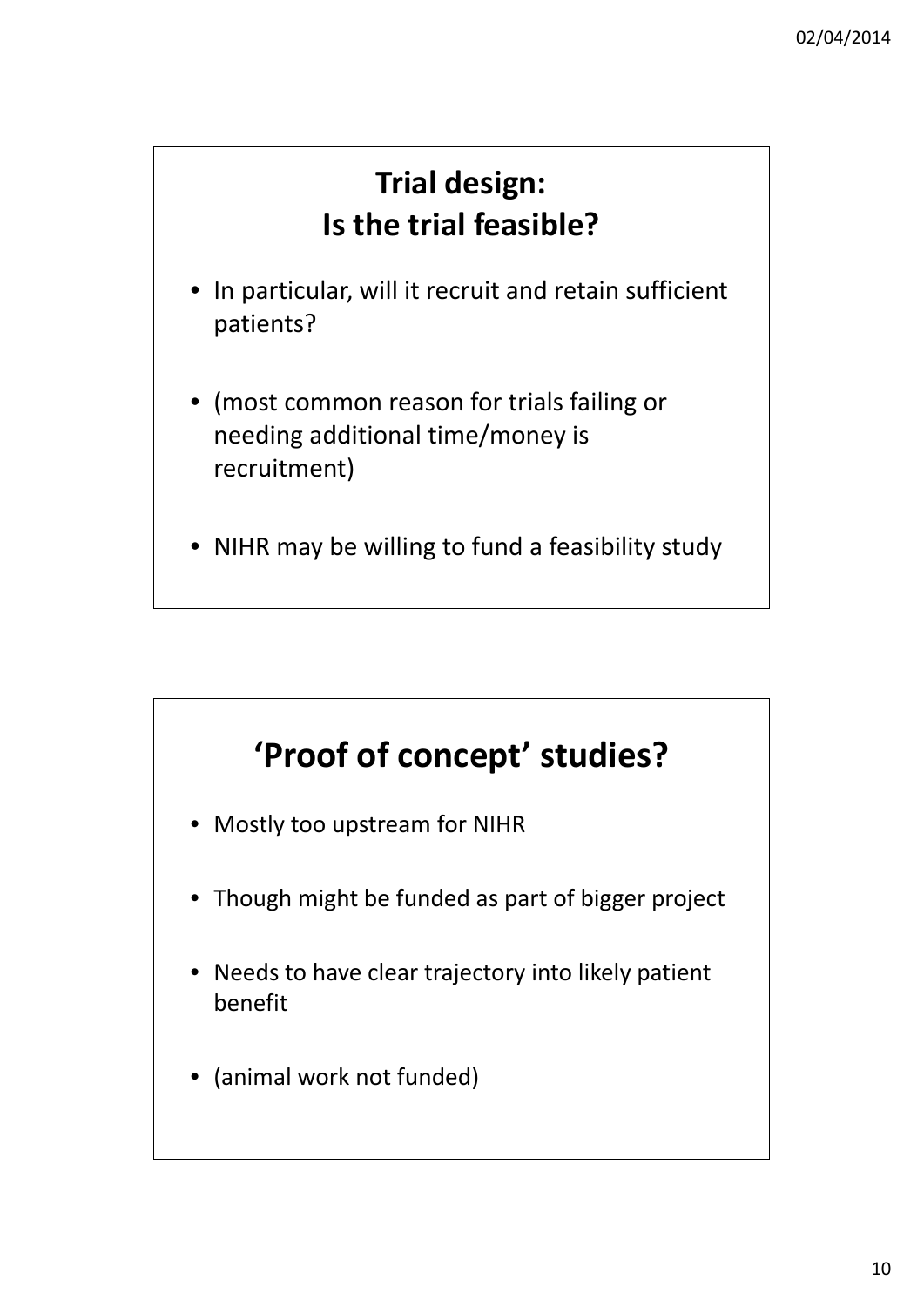

- May be funded: but need to argue that trial not possible (eg effect of long term lifestyle changes)
- But effect sizes tend to be unreliable and tend to be inflated



- Aetiological research not suitable for NIHR funding
- But what if identifying a 'modifiable' risk

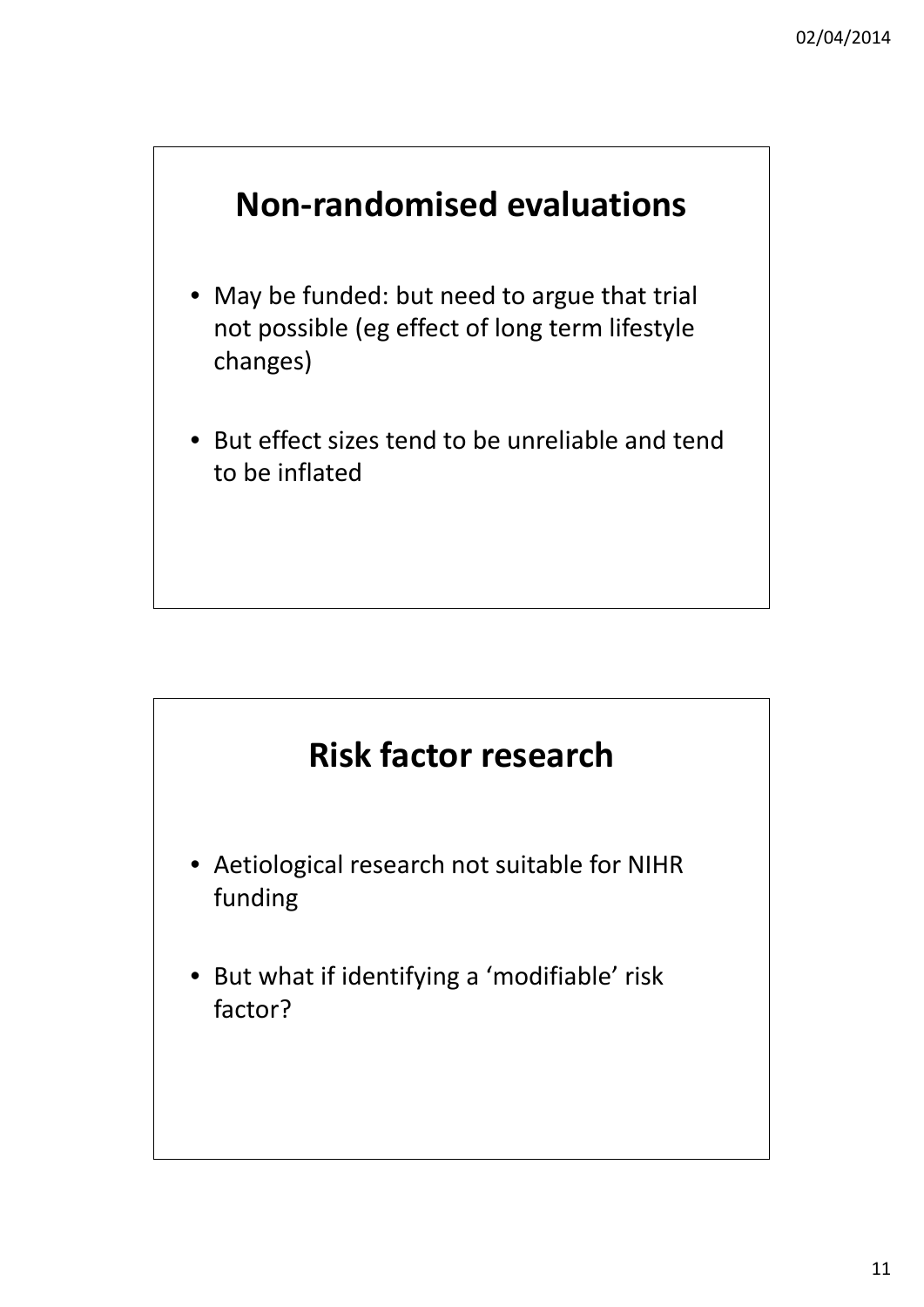

- Open a popular cookbook
- Randomly check 50 ingredients
- How many associated with significantly increased or significantly decreased cancer risk?
- 80% had papers reporting on their cancer risk
- (75% of the risk estimates had weak or no statistical significance)

AmJClNn 2012

#### **Risk factor 'association studies'**

veal, salt, pepper spice, flour, egg, bread, pork, butter, tomato, lemon, duck, onion, celery, carrot, parsley, mace, sherry, olive, mushroom, tripe, milk, cheese, coffee, bacon, sugar, lobster, potato, beef, lamb, mustard, nuts, wine, peas, corn, cinnamon, cayenne, orange, tea, rum, raisin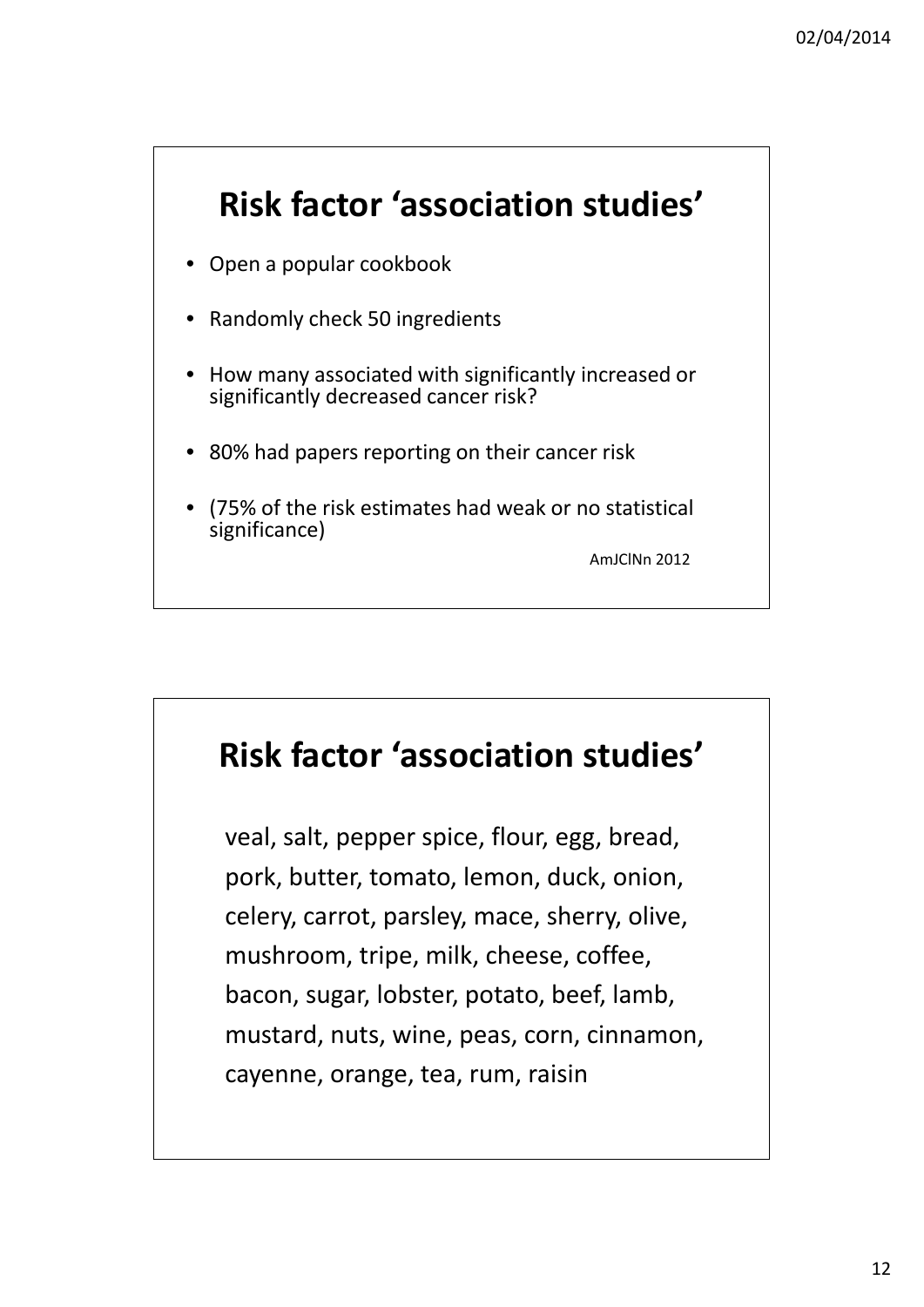

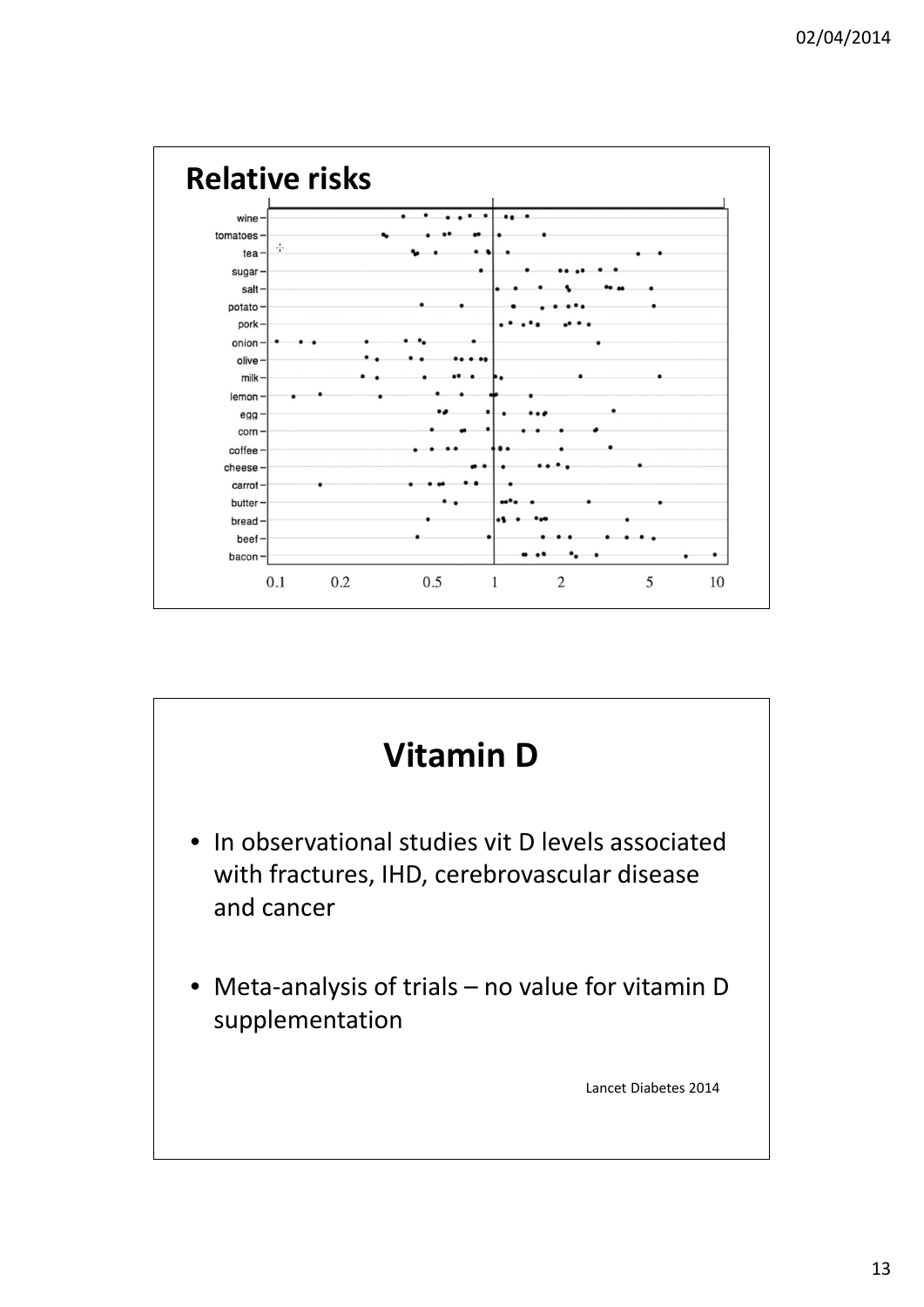14



- Non-randomised evaluations struggle to get funded
- Risk factor identification (assuming modifiable) struggle to get funded



- Much less common than evaluations of therapy
- But important more are needed

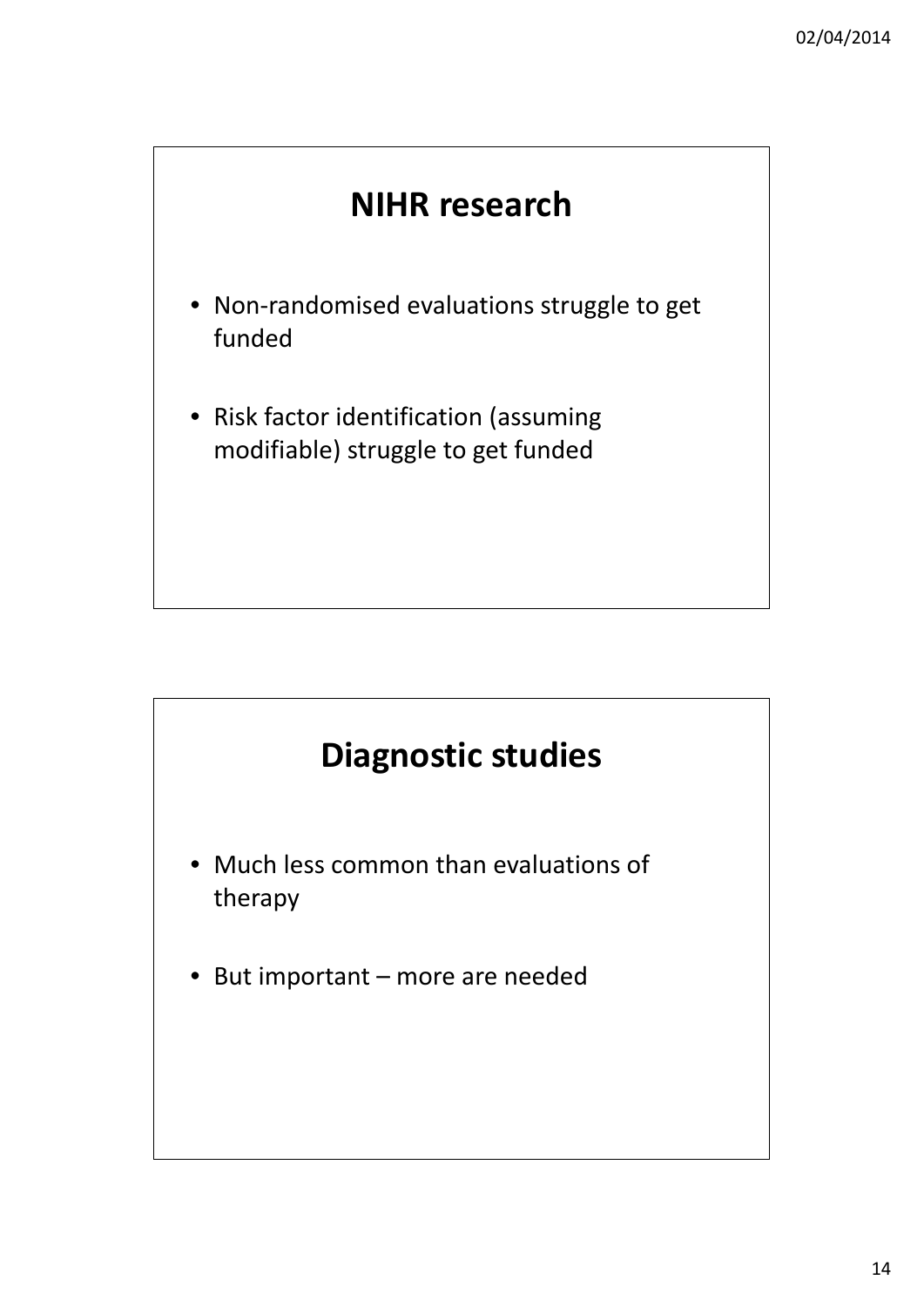

• Was a baby's thyroxine level associated with their school educational achievement?

 $\square$  Database of thyroxine levels at birth  $\Box$  Database of starting school educational level

• Examine regression line to see level of association

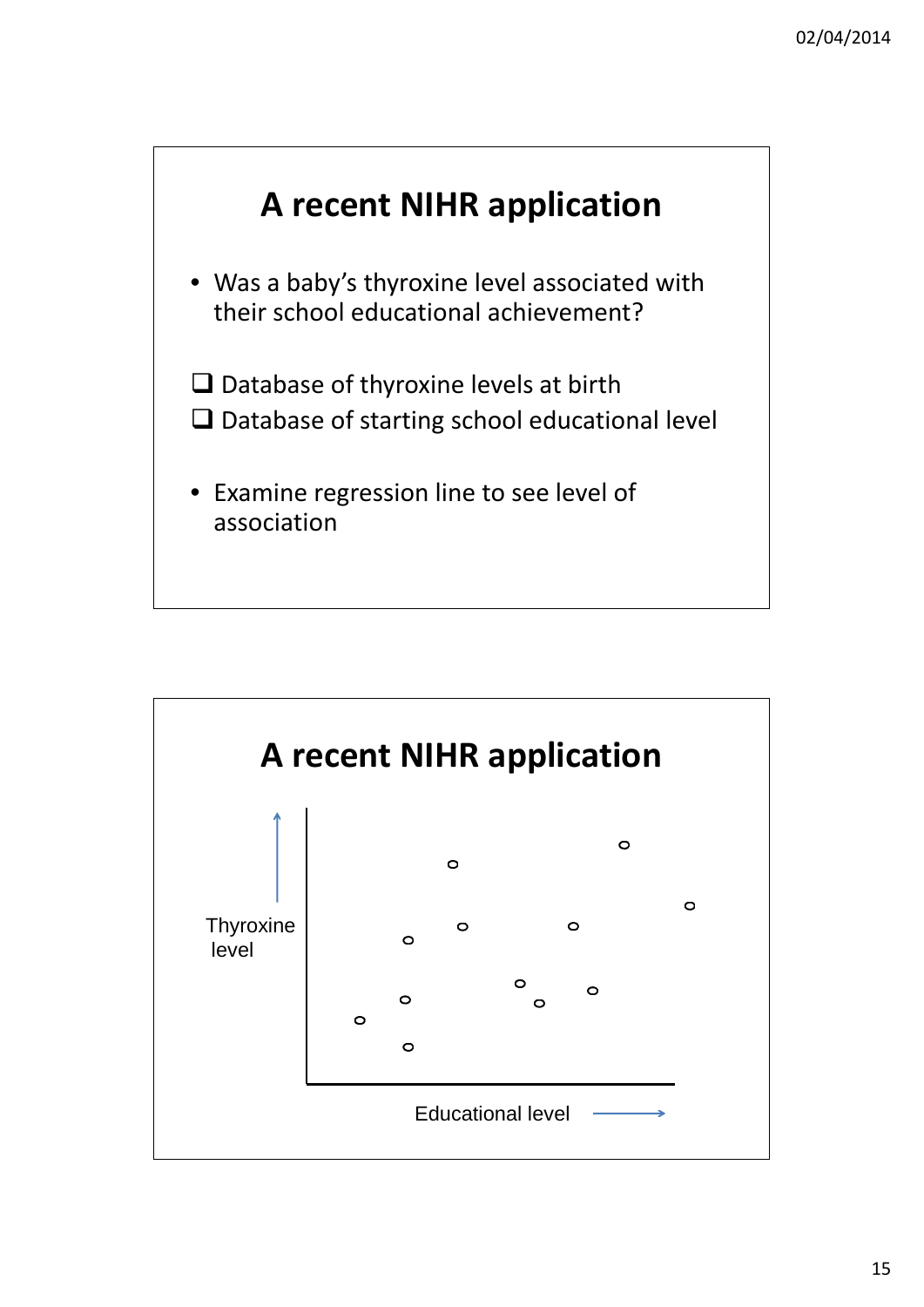

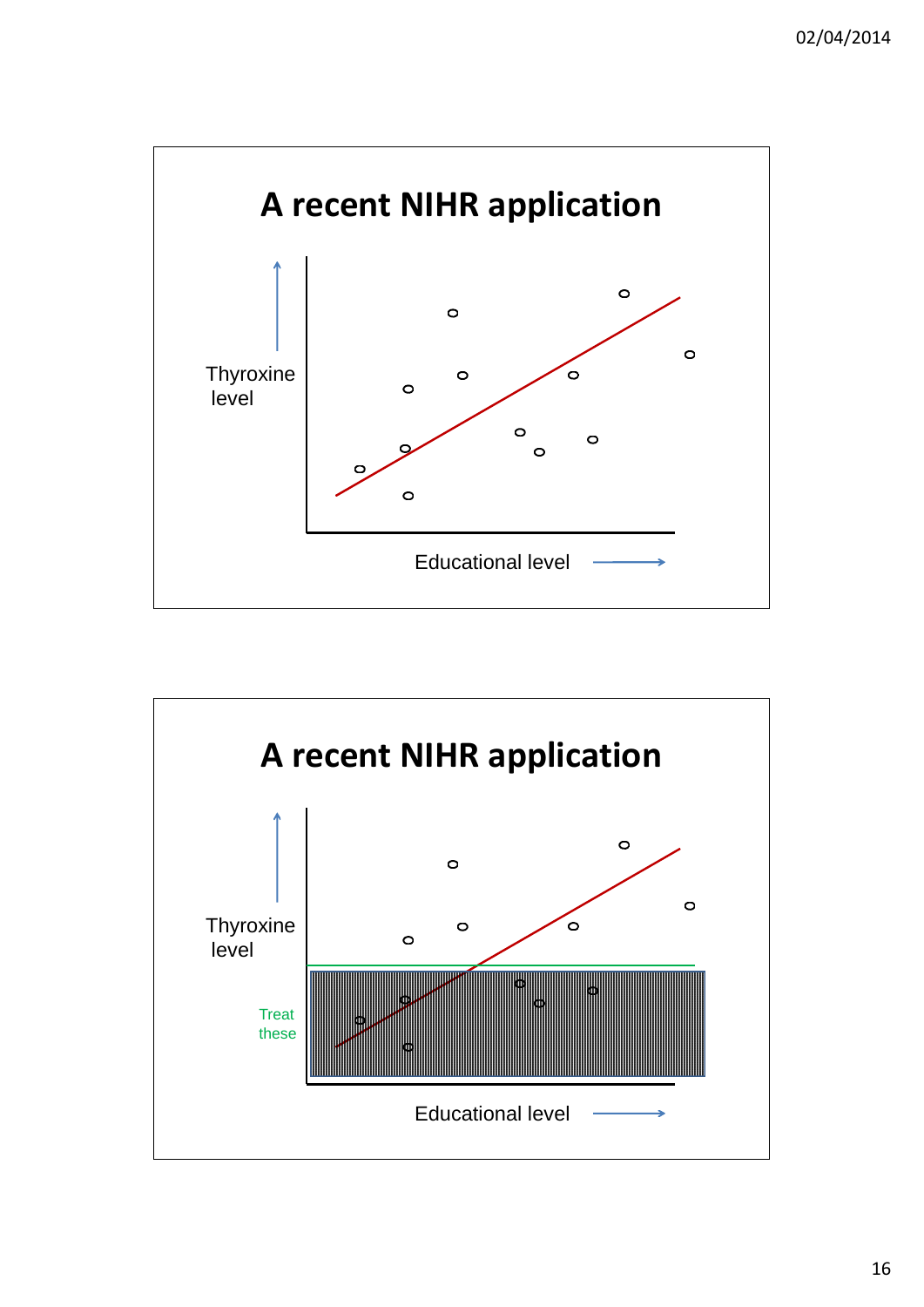

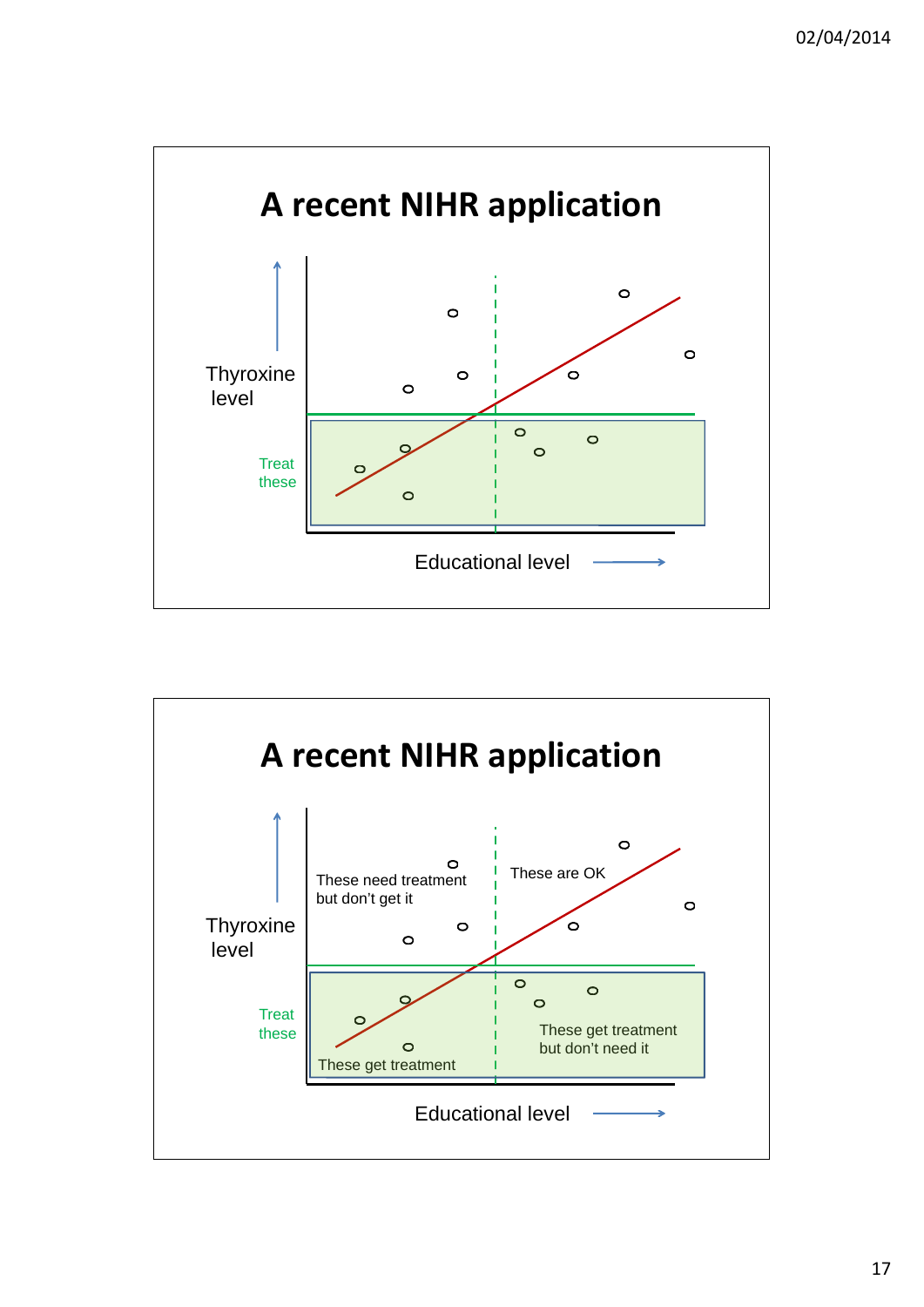## **A recent NIHR application**

- Was a baby's thyroxine level associated with their school educational achievement?
- The regression line does not help clinical decision-making/patient benefit
- To know whether thyroxine levels at birth can predict educational achievement we need to know the rate of false positives and false negatives …

|                  | A diagnostic accuracy study |                        |
|------------------|-----------------------------|------------------------|
|                  | Educational<br>need         | No educational<br>need |
| Test is positive | <b>True Positive</b>        | <b>False Positive</b>  |

| Test is  |                          |                      |
|----------|--------------------------|----------------------|
| negative | False<br><b>Negative</b> | <b>True Negative</b> |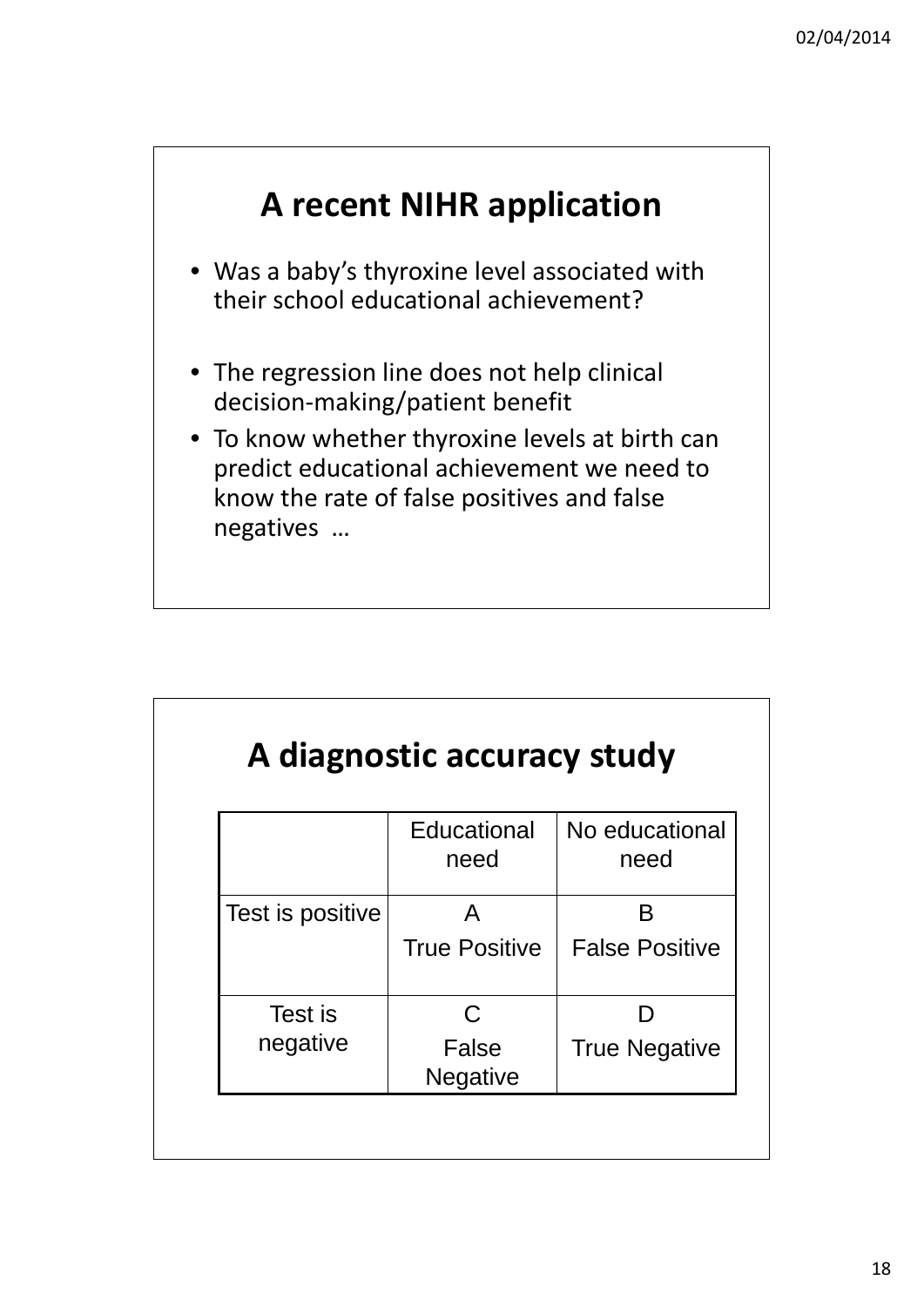

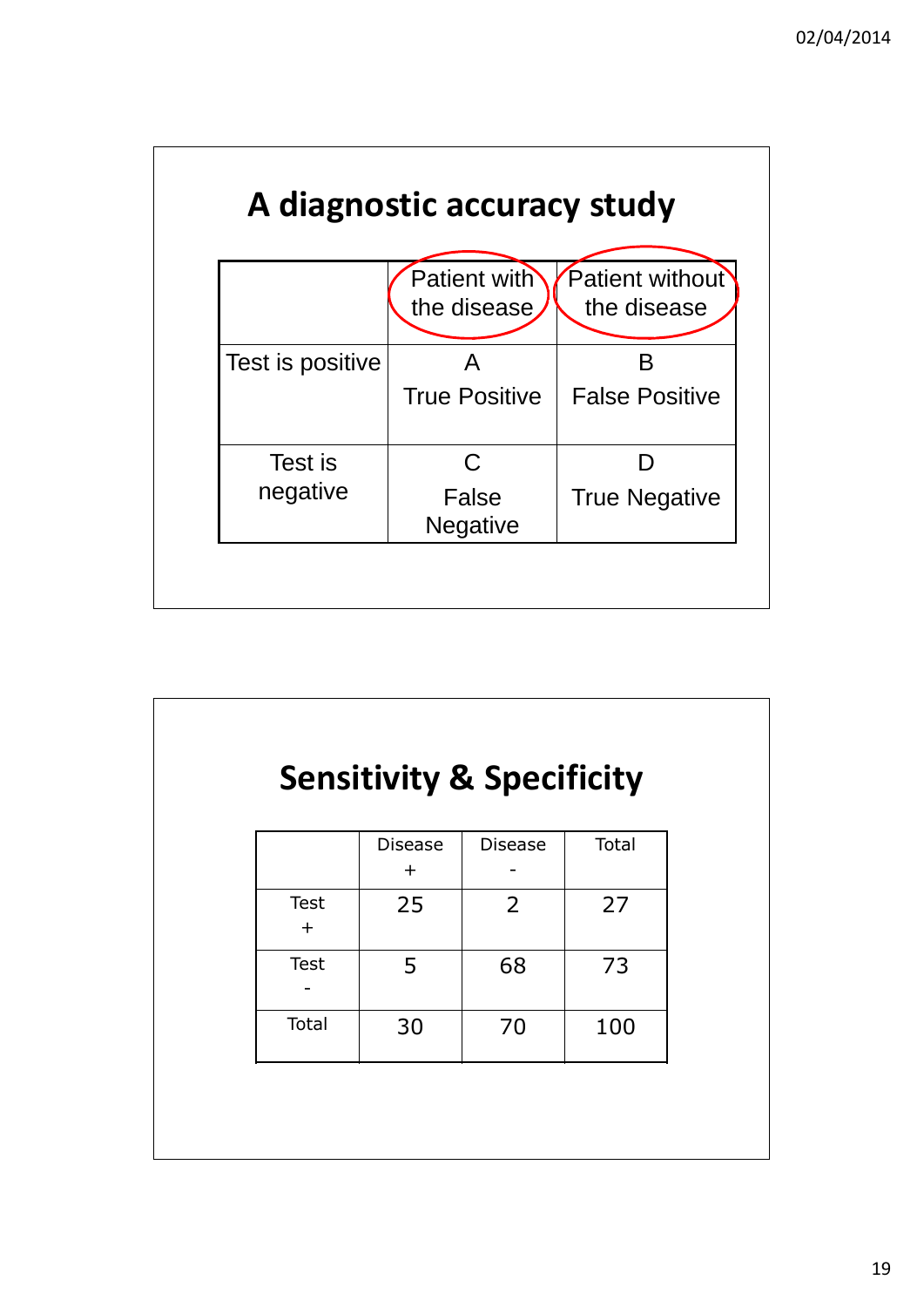# **Sensitivity & Specificity**

|             | <b>Disease</b> | <b>Disease</b> | Total |
|-------------|----------------|----------------|-------|
|             | $+$            |                |       |
| <b>Test</b> | 25             | $\overline{2}$ | 27    |
| $+$         |                |                |       |
| <b>Test</b> | 5              | 68             | 73    |
|             |                |                |       |
| Total       | 30             | 70             | 100   |
|             |                |                |       |
|             |                |                |       |
|             |                |                |       |
|             |                |                |       |



| $\overline{\phantom{0}}$ |    |    |     |  |
|--------------------------|----|----|-----|--|
| Total                    | 30 | 70 | 100 |  |
|                          |    |    |     |  |
|                          |    |    |     |  |
|                          |    |    |     |  |
|                          |    |    |     |  |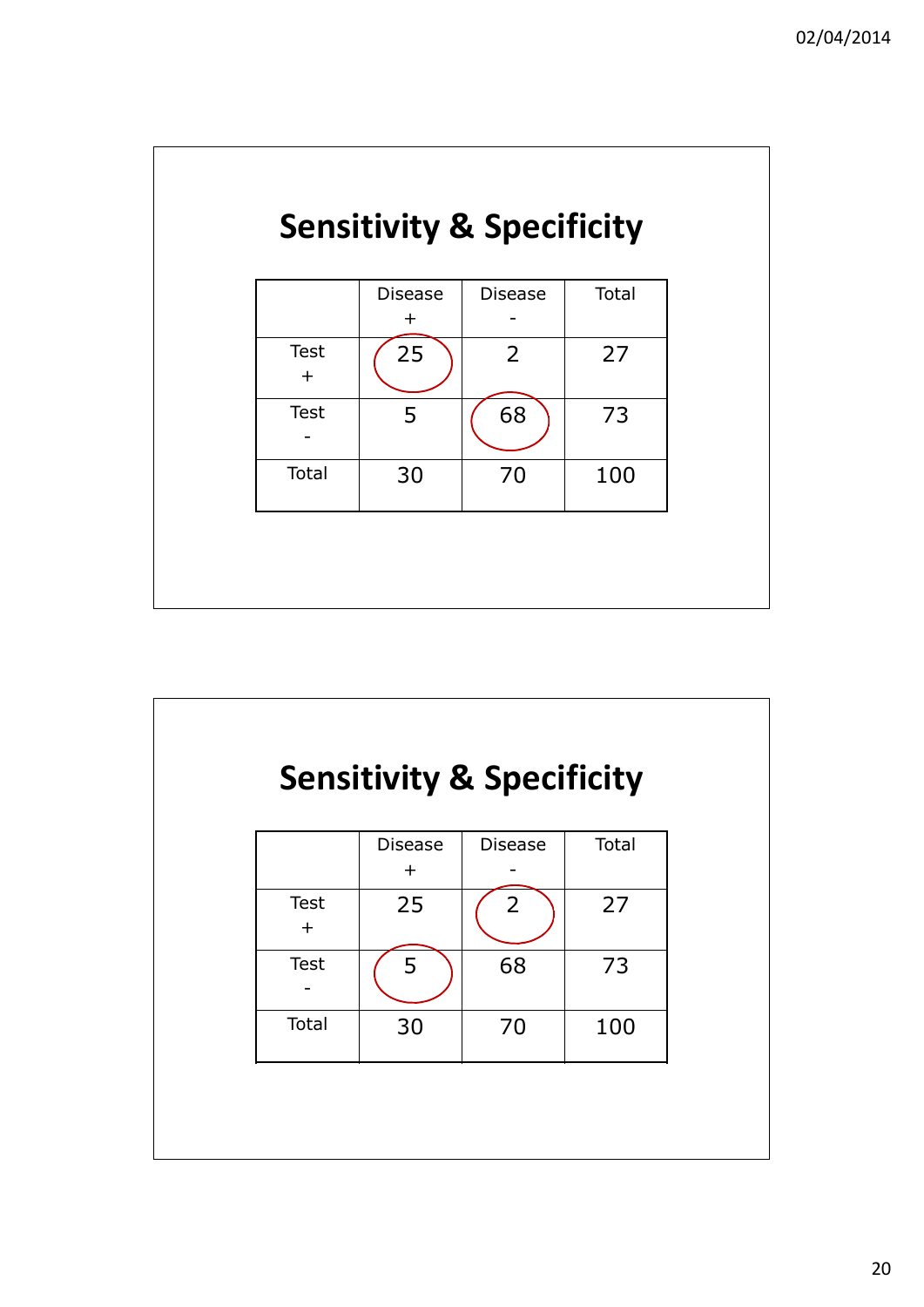

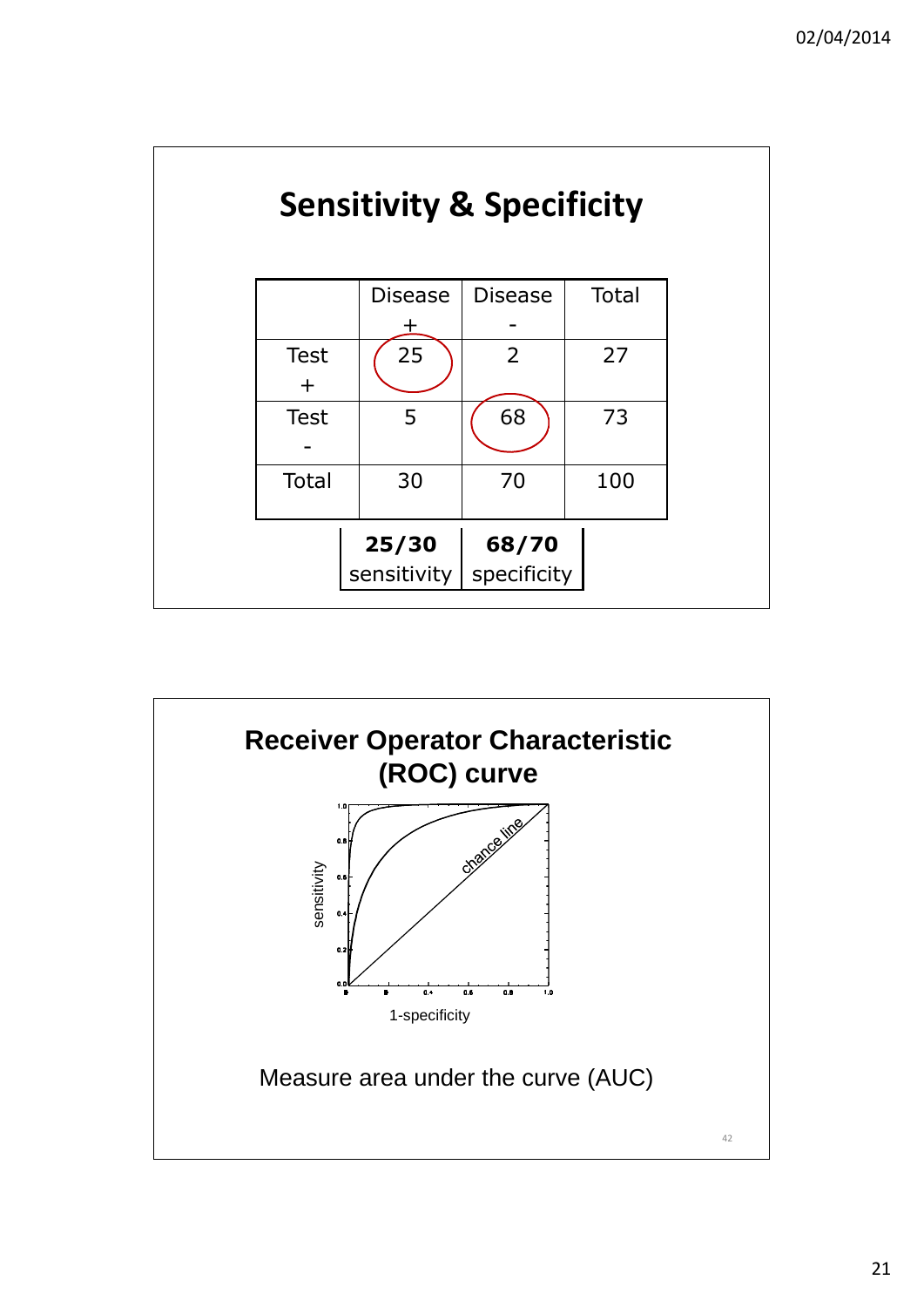#### **Diagnostic accuracy studies**

- Is the study trying to predict something? [diagnosis, prognosis, screening]
- It needs a gold standard/reference test
- It needs to estimate sensitivity/specificity (or positive/negative predictive value)
- It needs to be powered on these parameters

#### **Diagnostic utility studies**

• Is the study trying to test whether a diagnosis, followed by treatment, achieves patient benefit?

This needs a trial (the diagnosis is an 'intervention'):

- Randomise patients to two diagnostic processes, then treat
- Compare endpoints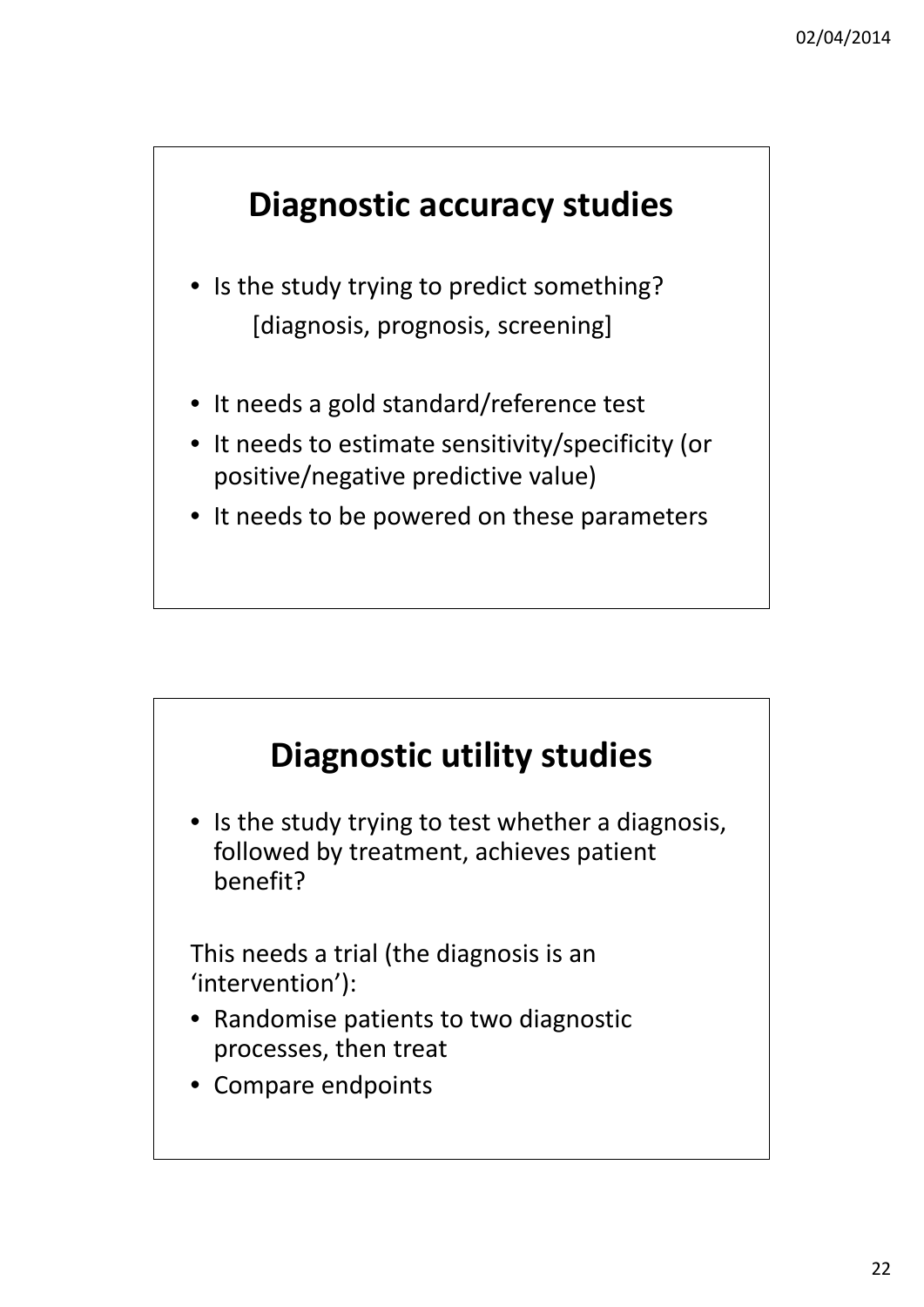23

- "At least 10 cardiovascular biomarkers that can be measured in blood have accrued more than 6,000 published related papers each. A systematic evaluation of the evidence suggests that they have limited or no predictive ability for cardiovascular disease…" Circ Res 2012
- "Almost all articles on cancer prognostic markers report statistically significant results" Eur J Cancer 2007
- "No new major cancer biomarkers have been approved for clinical use for at least 25 years" JNCI 2010





- Most biomarkers are a very long way from diagnostic or prognostic benefit
- NIHR likely to be cautious about funding

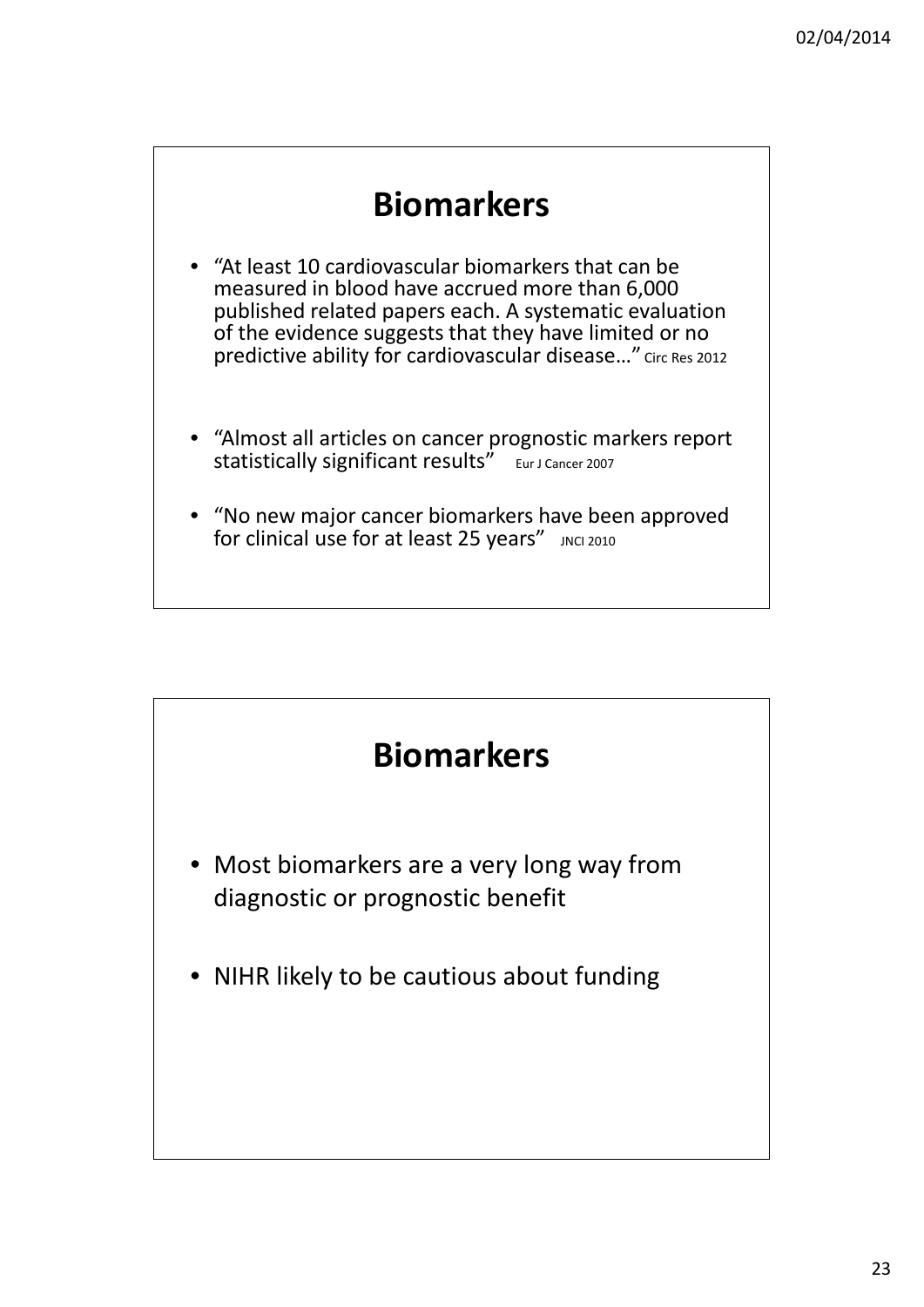## **NIHR funding streams**

- Health Technology Assessment
- Public Health Research
- Health Services and Delivery Research
- Efficacy and Mechanism Evaluation (funded by MRC)
- Programme Grants for Applied Research
- Research for Patient Benefit
- Invention for Innovation

## **NIHR funding schemes**

- **Health Technology Assessment**
- **Public Health Research**

- **Health Services and Delivery Research**
- **Efficacy and Mechanism Evaluation (funded by MRC)**
- Programme Grants for Applied Research
- Research for Patient Benefit

• Invention for Innovation

Response-mode

**and commissioned**

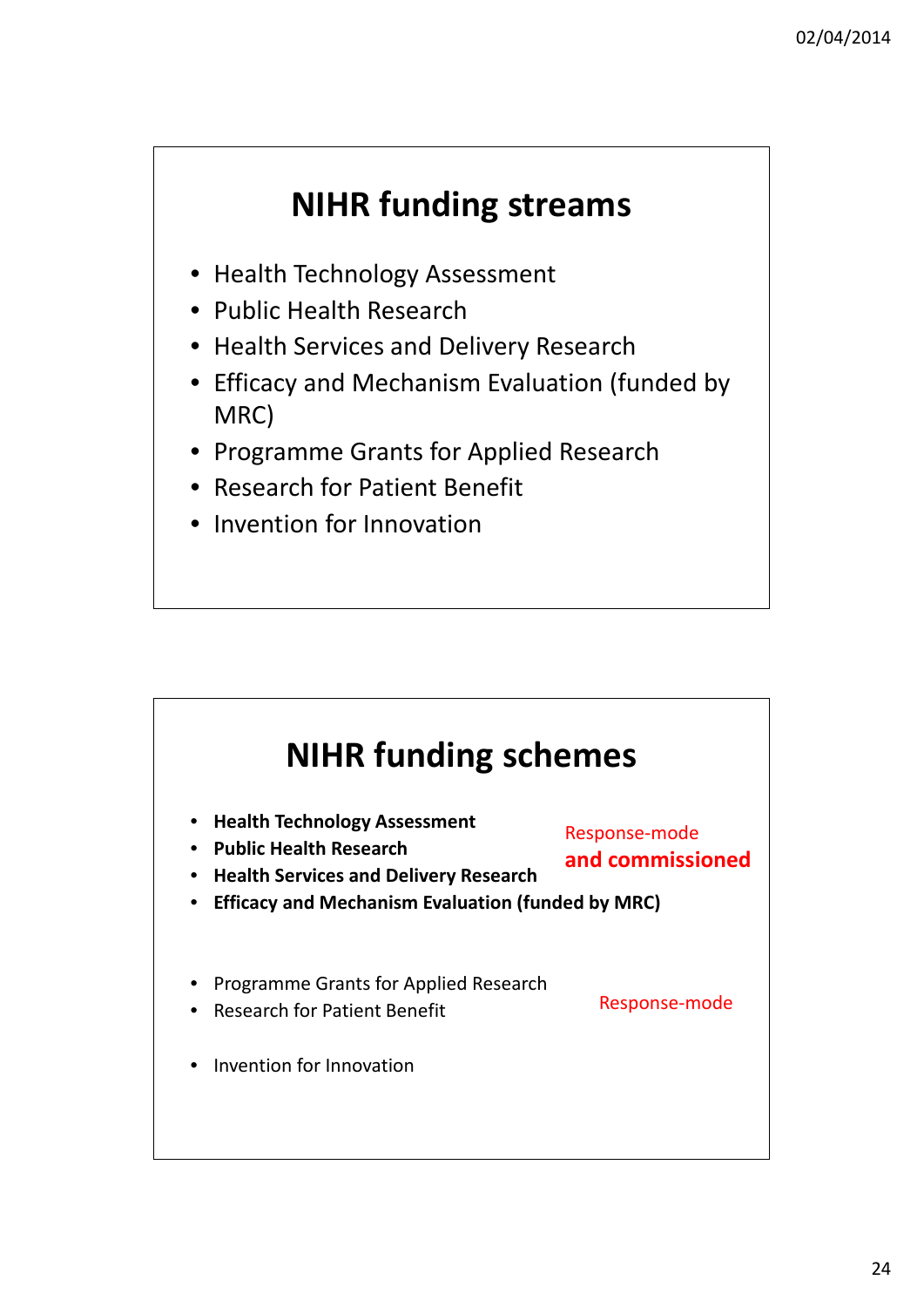| <b>Topic</b>                                                                                      | <b>Deadline</b>       | <b>Commissioning</b><br>brief                            | <b>Guidance</b><br>notes                                   | <b>Apply</b> |
|---------------------------------------------------------------------------------------------------|-----------------------|----------------------------------------------------------|------------------------------------------------------------|--------------|
| 13/150 Self-sampling<br>for sexually<br>transmitted infections<br>in men who have sex<br>with men | 8 May 2014,<br>by 1pm | じ<br>Access<br>commissioning brief<br>(pdf, 122.39 KB)   | <b>Access</b><br>guidance<br>notes (pdf,<br>320.28 KB) [4] | <b>Apply</b> |
| 13/151 Interventions<br>for small bowel<br>Crohn's disease                                        | 8 May 2014,<br>by 1pm | Access<br>commissioning brief<br>(pdf, 122.24 KB)        | Access<br>quidance<br>notes (pdf,<br>320.28 KB)            | <b>Apply</b> |
| 13/152 Surgical<br>interventions for renal<br>stones                                              | 8 May 2014,<br>by 1pm | <b>Access</b><br>commissioning brief<br>(pdf, 123.64 KB) | Access<br>guidance<br>notes (pdf,<br>320.28 KB)            | <b>Apply</b> |
| 13/153 Ablative<br>techniques for liver<br>metastases                                             | 8 May 2014,<br>by 1pm | Access<br>commissioning brief<br>(pdf, 121.76 KB)        | <b>Access</b><br>guidance<br>notes (pdf,<br>320.28 KB)     | <b>Apply</b> |



- 'technology' = drugs, kit, psychological interventions, etc
- Expect a major trial to cost £1m+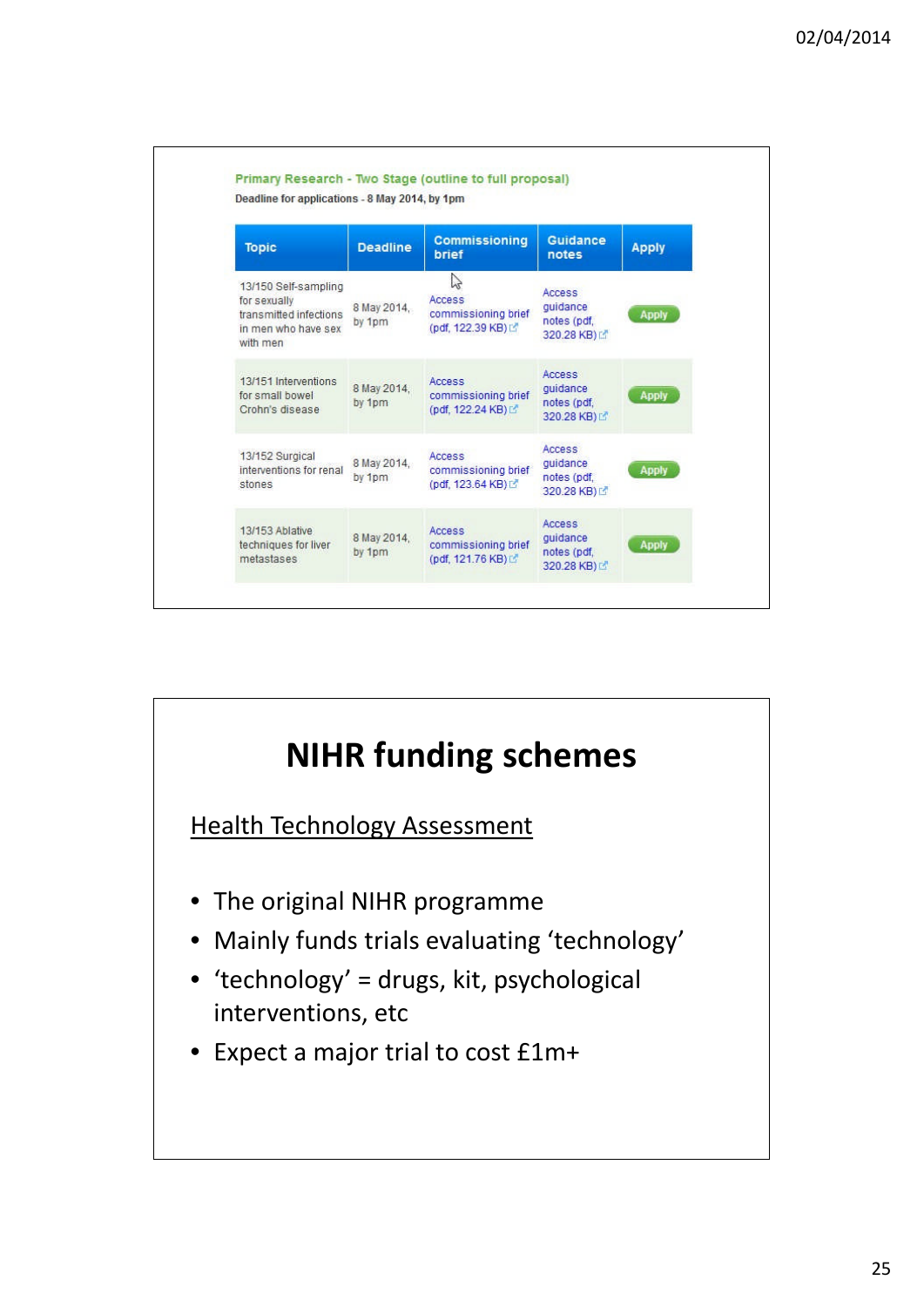Public Health Research

- Mainly evaluations of non-NHS interventions
- (Programme Director is Catherine Law of ICH)

# **NIHR funding schemes**

**Health Services and Delivery Research** 

• Evaluations of NHS services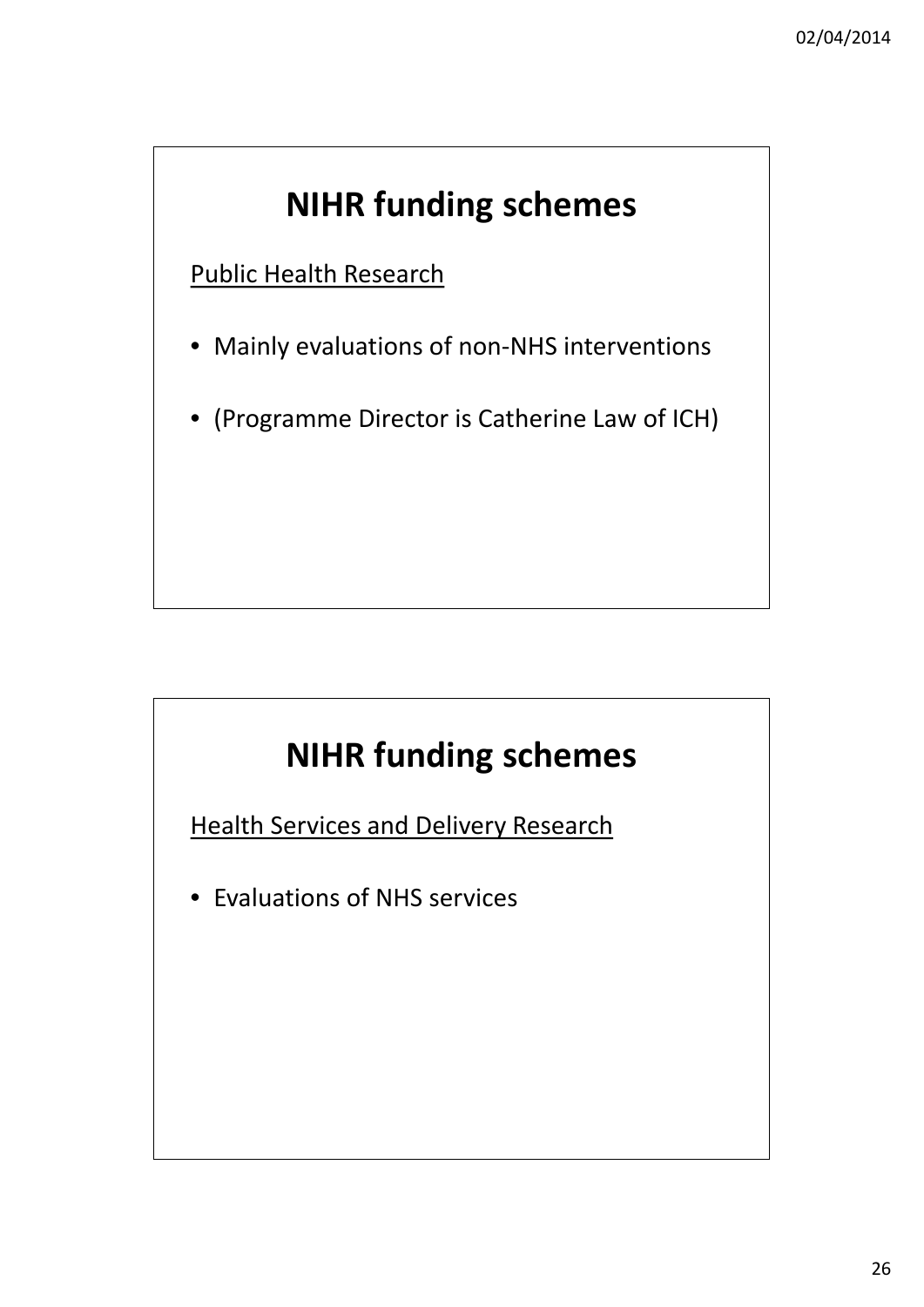Efficacy and Mechanism Evaluation (EME)

- Mainly evaluations of interventions but will also fund understanding scientific mechanisms
- (compared with HTA which is more pragmatic)

# **NIHR funding schemes**

Programme Grants for Applied Research

• Funds programmes of work – several related projects (some of which may be a bit more upstream)

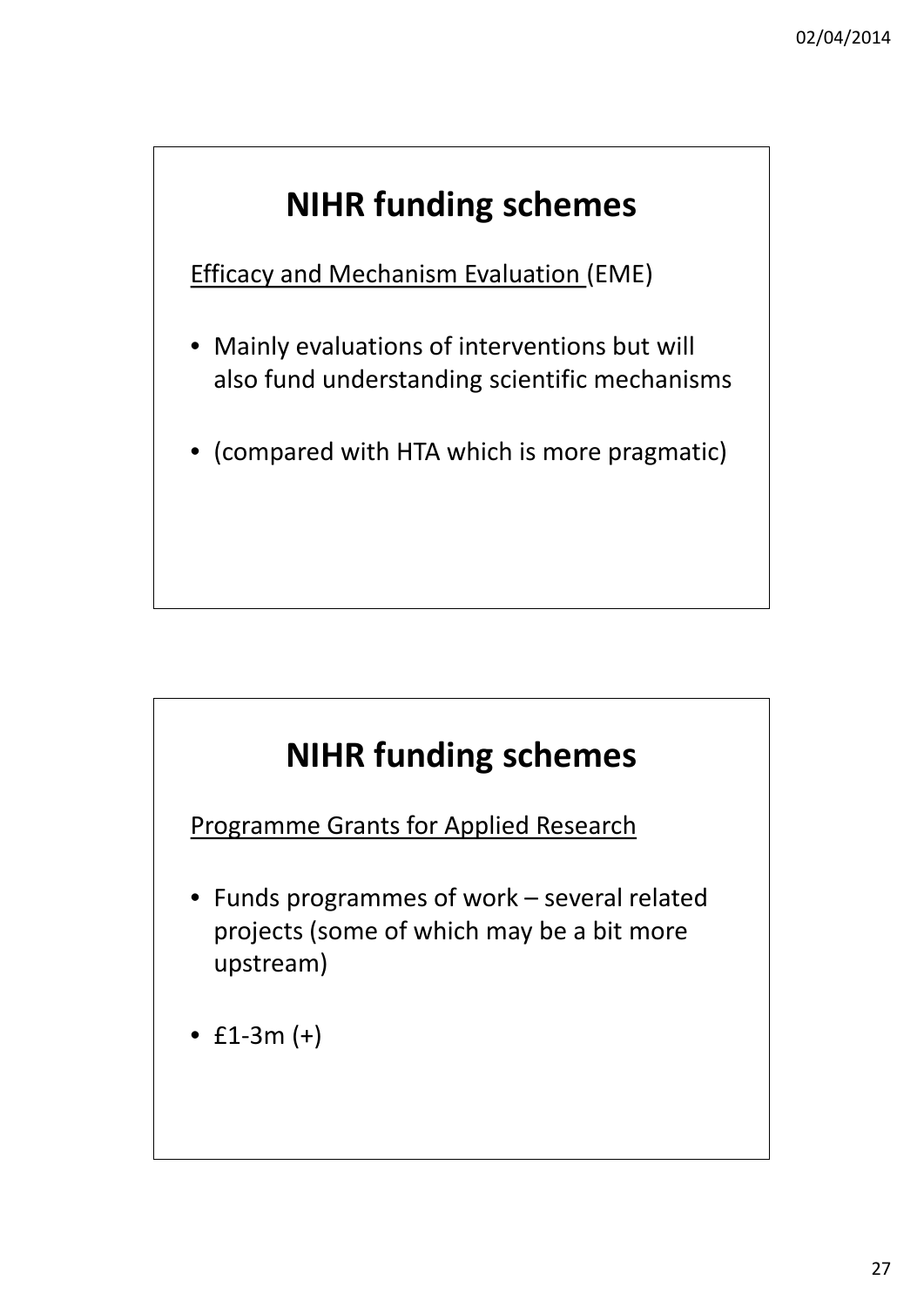28

Research for Patient Benefit

- The 'small grants' scheme of NIHR
- Up to £350k
- Almost anything that would go to other programmes but that costs less
- Funds feasibility studies towards trials

# **NIHR funding schemes**

Invention for Innovation

- The 'dragon's den' of NIHR
- Present your case for early funding of new kit

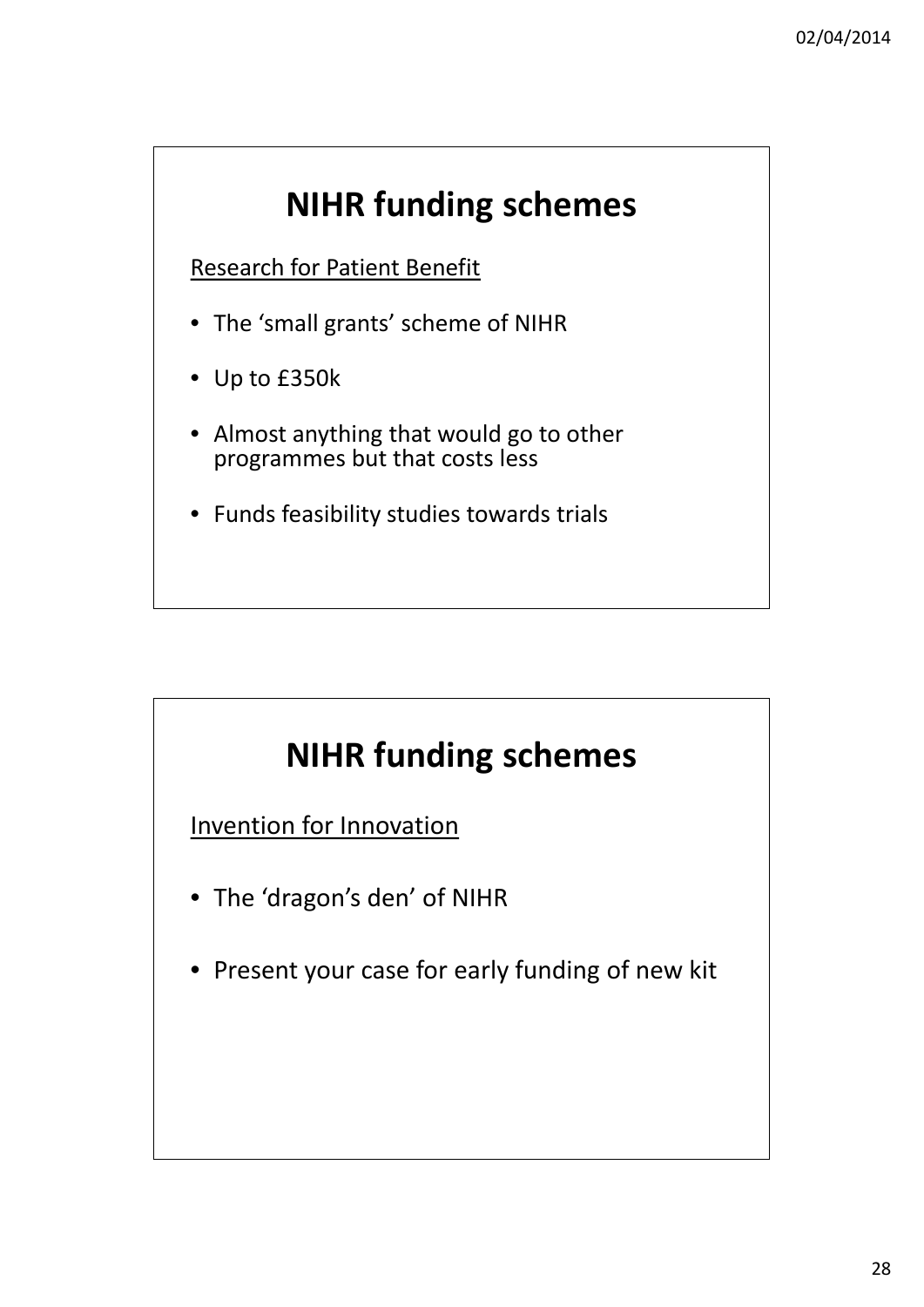

Research costs

- Mainly can include FEC
- RfPB paid to NHS trust (usually university sub-contract)
- Applied Programmes no overheads

Treatment costs

• Paid by local trust

Support costs

Paid by networks

## **NIHR funding schemes**

- Currently trying to weld separate programmes into more coherent 'one-stop-shop'
- A common application form
- Common themed calls (surgery, antibiotic resistance, long-term conditions in children and young people)